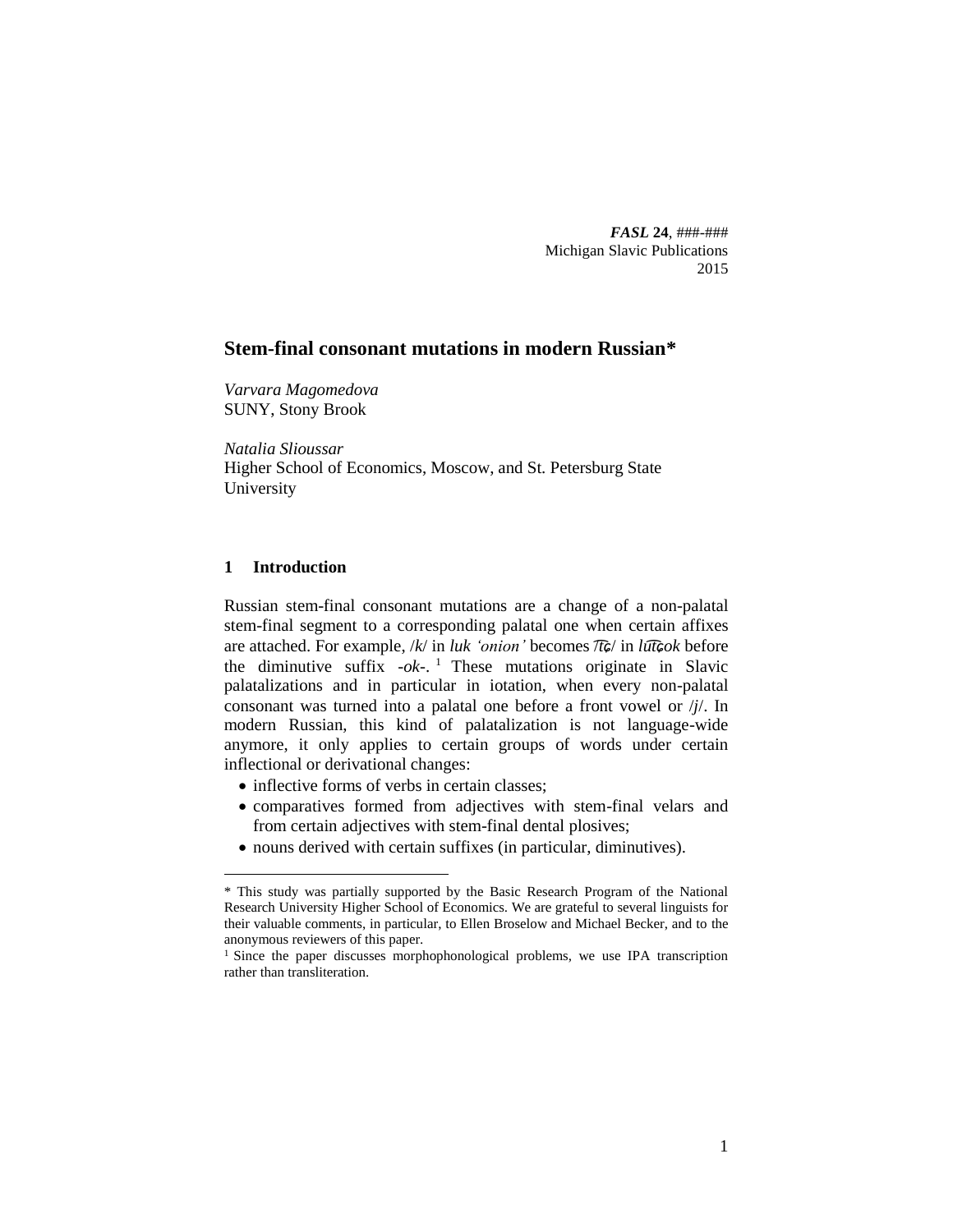However, in non-standard Russian even these forms often feature mutations not attested in standard Russian or very often lack them altogether. In our earlier work (Magomedova & Slioussar, to appear; Slioussar & Kholodilova 2013), we analyzed this phenomenon in verb forms and in comparatives, collecting data on the Internet. In this paper, we present new data (an experimental study of comparatives and Internet and experimental data on nouns with diminutive suffixes) and offer a new account of the phenomenon in the Optimality Theory framework.

Mutations only occur before certain affixes, and, as we will show below, novel and nonce words do not exhibit the same pattern as other words. To account for this, we adopt the sublexical grammar approach (Becker & Gouskova 2012; Allen & Becker 2014) assuming that speakers may have specific grammars for subgroups of words that have a common property. The phonological analysis of consonant mutations is adopted from Wolf (2007). Wolf argues for an autosegmental theory of mutation and proposes that certain affixes have floating features that dock onto the stem border segment, which results in border segment mutation. The model relies on two constraints:  $MAXFLT<sup>2</sup>$ , which protects a floating feature from deletion, and \*FLOAT, which does not allow floating features in the output.

Following Wolf, we assume that Russian affixes triggering mutations have a palatal floating feature on their left edge, which docks onto stemfinal segment, if it is possible, and, if not, may be realized as a separate full palatal segment. We denote this feature as *J*. A phenomenon of this kind in Yowlumne (Yawelmani) was analyzed by Zoll (1996) with a similar constraint MAX SUBSEGMENT. She argues that a glottal stop in the /*-ˀaa*/ suffix is a floating feature rather than an underlying segment.

Consonant mutations in novel Russian words have been previously analyzed by Kapatsinski (2010) who studied verb and diminutive formation. In case of verbs, we look at inflection, rather than at derivation, so the comparison of the data and the proposed accounts is given in the fourth section where diminutives are discussed.

<sup>2</sup> Trommer (2008) argues that MAXFLT is unnecessarily powerful and cases described by Wolf as mutations triggered by floating features can be reanalyzed using REALIZEMORPHEME constraint introduced by van Oostendorp (2005). This discussion goes beyond the scope of our paper.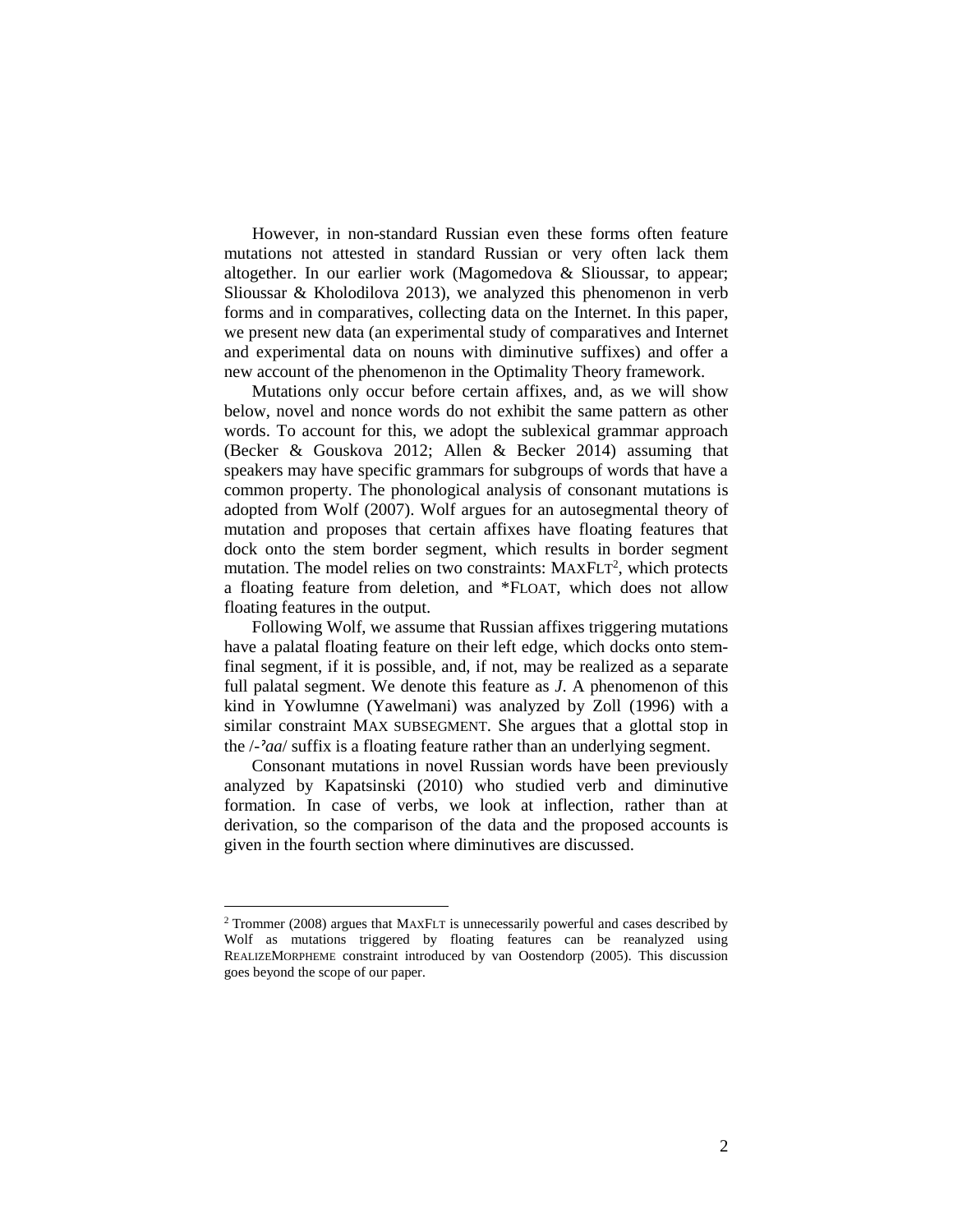## **2 Proposed account exemplified on verb data**

### *2.1 Standard forms*

Several verb classes in modern Russian have consonant mutations. Their detailed description can be found in (Slioussar & Kholodilova 2013). Here we will focus on the only productive one, the I class.<sup>3</sup> In standard Russian, I class verbs with certain stem-final consonants have mutations in the 1SG present/future tense form and in the passive past participle: e.g. *bros j it j* 'to throw' — *broȿu* — *broȿenɨj*.

We assume that the 1SG form, which originally had the *-ju* affix, has *-Ju* in modern Russian, and that the past participle affix is *-Jen-*. For reasons of space, we will discuss only 1SG forms in this paper.<sup>4</sup> Table 1 provides examples of 1SG forms from verbs with different stem-final consonants. It shows that the palatal segment of the suffix may appear on its own (*l*<sup>*iub*</sup>*it*<sup>*j*</sup> 'to love'  $\rightarrow$  *l*<sup>*iubl*<sup>*iu*</sup>) or in coalescence with the stem-final</sup> segment (*garad<sup>j</sup>it<sup>j</sup>* 'to enclose' → *garazu*).

| <b>Mutation</b>                                                        | Example                                                                              |
|------------------------------------------------------------------------|--------------------------------------------------------------------------------------|
| $d/t + j \rightarrow z/TG$                                             | garad <sup><math>i</math></sup> it <sup>j</sup> 'to enclose' $\rightarrow$ garazu    |
| $(zd / \xi t \text{ in OCS}, \xi t > \overline{\xi t} \hat{\epsilon})$ |                                                                                      |
| $z/s + j \rightarrow z/s$                                              | <i>kras<sup>i</sup>it<sup>i</sup></i> 'to paint' $\rightarrow$ <i>krasu</i>          |
| $b/p/v/m+j \rightarrow bl/pl/vl/ml$                                    | $liu bi tj$ 'to love' $\rightarrow$ $liu b lj u$                                     |
| $l/r/n + j \rightarrow l^{j}/r^{j}/n^{j}$                              | <i>ran<sup>j</sup>it<sup>j</sup></i> to wound' $\rightarrow$ <i>ran<sup>j</sup>u</i> |
| st / sk / kt / gt + $j \rightarrow t\hat{\epsilon}$ (ş $s^j$ in OCS),  | <i>pust<sup>iti</sup></i> 'to let in' $\rightarrow$ puff'u                           |
| $zg + j = zd$                                                          |                                                                                      |

Table 1. Consonant mutations and epenthesis in I class verbs, 1SG present/future tense forms

Our proposal relies on the following constraints:

- MAXFLT: All autosegments that are floating in the input have output correspondents (Wolf 2007). Segments that have palatalization as their second articulation violate MAXFLT.
- \*FLOAT: assign one violation mark to each output floating segment.

<sup>&</sup>lt;sup>3</sup> We rely on the classification developed by Roman Jakobson and his followers (e.g. Davidson et al. 1996; Jakobson 1948; Townsend 1975).

<sup>4</sup> The situation with past participles is very similar (Slioussar & Kholodilova 2013).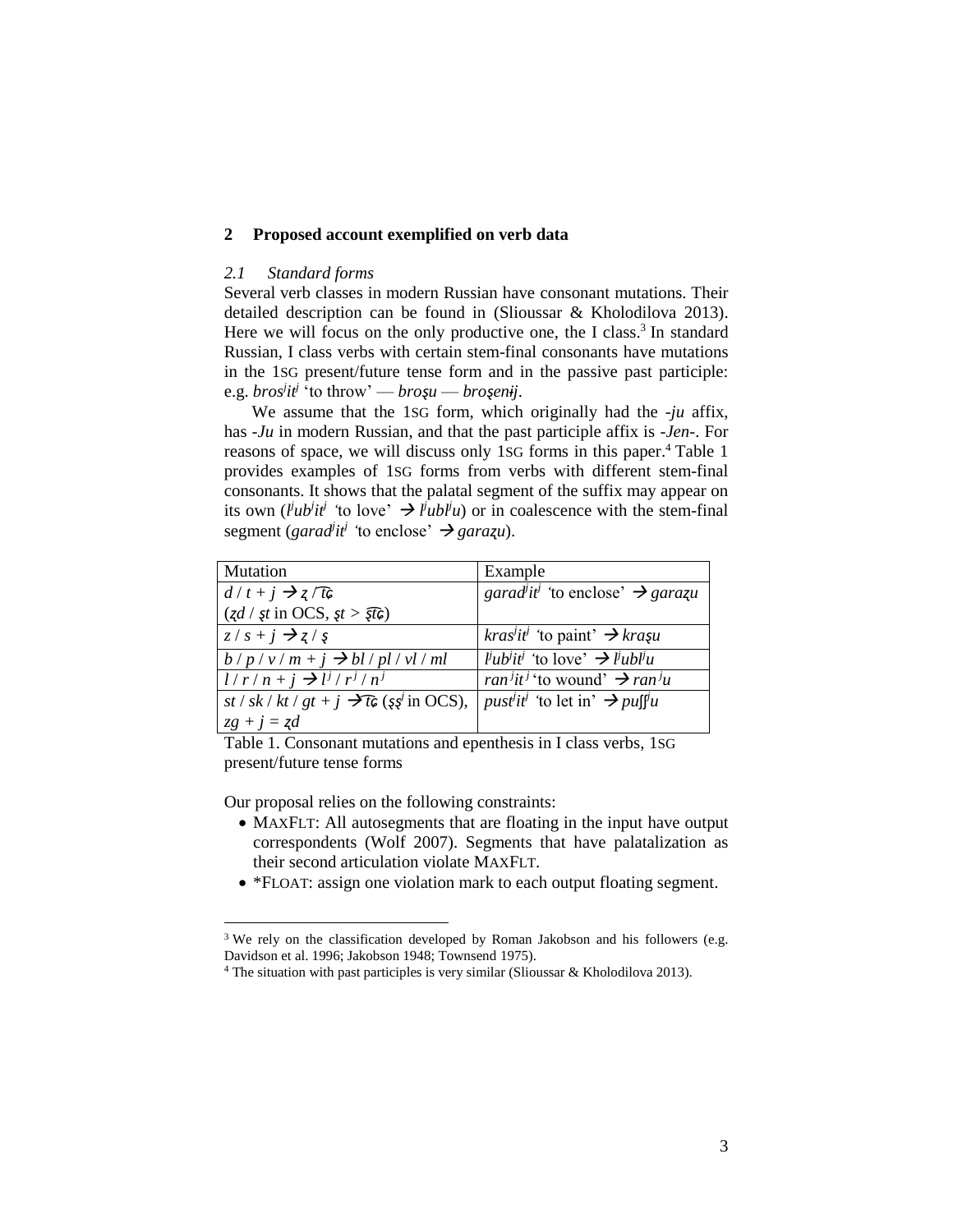- IDENT(place): assign one violation mark to each output segment that has a place feature which is different from the corresponding input segment. Segments that have palatalization as their second articulation do not violate IDENT(place).
- DEP: assign one violation mark to each output segment that does not appear in the input (this constraint blocks epenthesis).

Tableau 1 shows the ranking of these constraints for 1SG forms of I class verbs that have consonant mutations.

| $\sqrt{g} \text{arad}/ + \sqrt{J} \text{u}/ \sqrt{g} \text{MAXFLT}$ DEP   IDENT(place) |    |    |        |
|----------------------------------------------------------------------------------------|----|----|--------|
| ${}^{\circledR}$ garazu                                                                |    |    | $\ast$ |
| $\gamma$ garad <sup>j</sup> u                                                          | *1 |    |        |
| garadl <sup>j</sup> u                                                                  |    | ∗∣ |        |
| garadzu                                                                                |    | ∗∣ |        |

Tableau 1. Constraints for the 1SG form of  $\frac{garad^i}{i}$  'to enclose'.

Labial consonants, being too far from palatal by their place, do not mutate into palatal. This would be an instance of saltation, which is known to be very rare, and we rely on the  $MAP(x,y)$  constraint (Zuraw 2007; Hayes & White 2013) to forbid it. An epenthetic palatal segment  $\frac{1}{4}$  violating the DEP is used instead to satisfy the MAXFLT constraint. An example is given in Tableau 2.

|                                 |     | $ l $ ub/ + $ Ju $   MAXFLT   *MAP(lab,pal)   DEP   IDENT(place). |           |        |
|---------------------------------|-----|-------------------------------------------------------------------|-----------|--------|
| l <sub>u</sub> b <sub>u</sub>   | * I |                                                                   |           |        |
| $\mathscr{F}$ l'ubl'u           |     |                                                                   | $\ast$    |        |
| $\mu$ uzu                       |     | *1                                                                |           | $\ast$ |
| $lu$ <sub><math>vu</math></sub> |     | *1                                                                | $^{\ast}$ |        |

Tableau 2. Constraints for the 1SG form of *lub<sup>j</sup> itj* 'to love'

### *2.2 Non-standard forms*

Now let us look at non-standard forms. Many novel verbs like *zafrend<sup>i</sup>ti*<sup>j</sup> 'to add to one's friend list' or *spamit'* 'to spam' were added to the I class in the last decades. In a previous study (Slioussar & Kholodilova 2013), we searched for 82 such verbs on the Internet and calculated relative frequencies of different forms. We demonstrated that forms without mutations are quite frequent and that various forms with mutations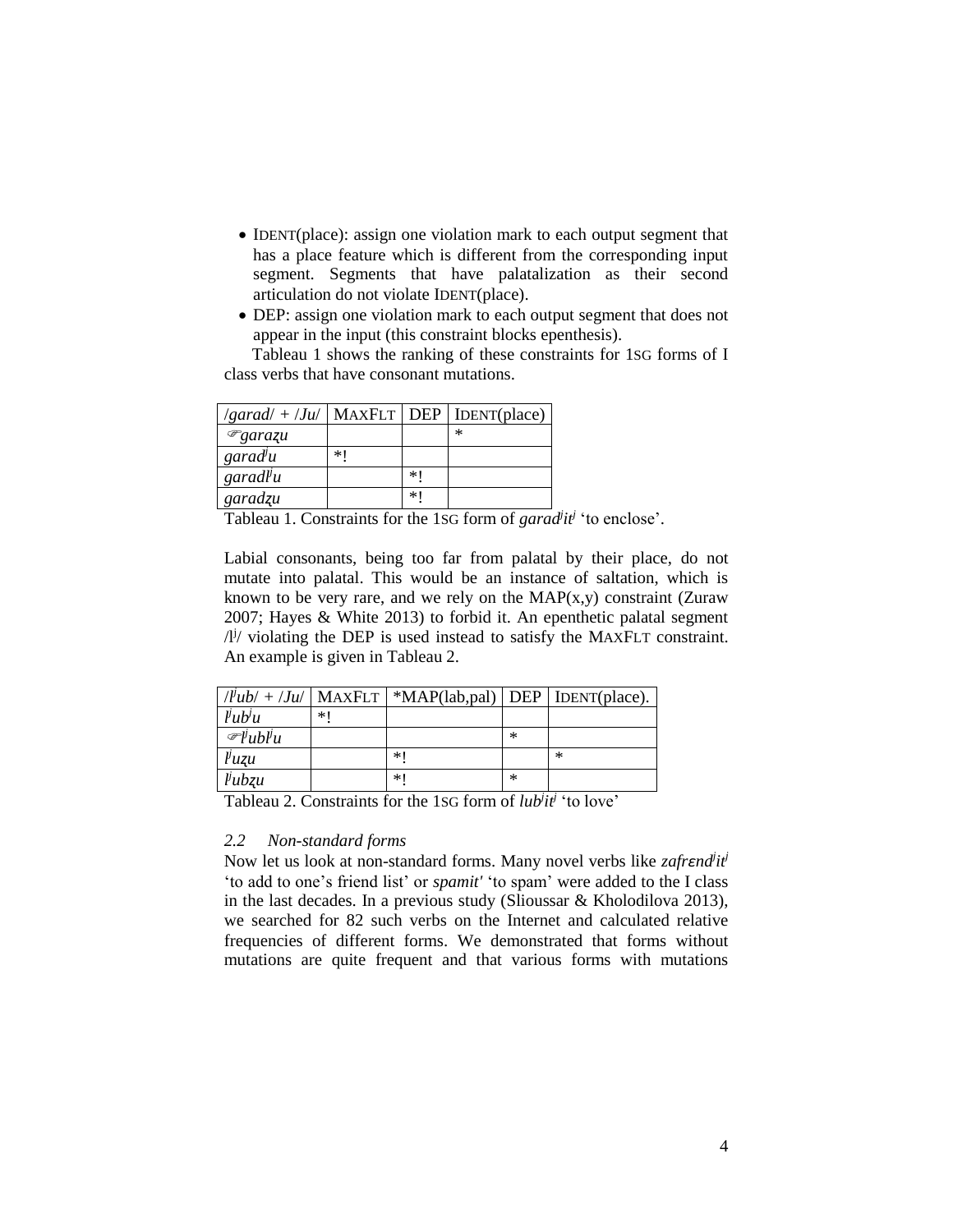unattested in standard Russian can be found. For example, *zafrɛnd<sup>j</sup> itj* can have the following 1sG forms: *zafrEnzu*, *zafrEnd*<sup>*ju*</sup> without mutations, *zafrɛndl<sup>j</sup> u* and *zafrɛndʐu* with two different types of palatal segment epenthesis unattested in standard Russian, as well as some other less frequent variants (for example, *zafrɛnt͡ɕu*, *zafrɛndt͡ɕu*). Their relative frequencies are shown in Tableau 3 (forms from other novel verbs show a similar distribution).

| $ z \rightarrow z$ /zafrend/ + /Ju/ Probability <sup>5</sup>   DEP   MAXFLT   IDENT(place). |                         |           |           |        |
|---------------------------------------------------------------------------------------------|-------------------------|-----------|-----------|--------|
| zafrenzu                                                                                    | 0.66                    |           |           | $\ast$ |
| zafr $endlu$                                                                                | 0.28                    |           | $^{\ast}$ |        |
| zafr $\epsilon$ ndl <sup>j</sup> u                                                          | $< \hspace{-0.2em}0.01$ | $\ast$    |           |        |
| zafrendzu                                                                                   | 0.06                    | $^{\ast}$ |           |        |

Tableau 3. Constraints for the 1SG form of *zafrɛnd<sup>j</sup> itj* 'to add to one's friend list'

To give rise to such variation, the IDENT(place) constraint must be promoted. I.e. in a harmonic grammar, its weight should become closer to the weights of MAXFLT and DEP, while for non-novel verbs, where virtually no variation is possible, the weight of IDENT(place) is much less than the one of MAXFLT. So far, we developed a MaxEnt model specifying constraint weights only for diminutives (see section 4.4).

The form *zafrzafrzu* with an epenthetic palatal segment is of a particular interest: we can see both the stem-final consonant and its mutation product. We cannot give a full phonological analysis of this epenthesis for now. But we suppose that, as the  $\frac{d}{\rightarrow}$  / $\frac{d}{\rightarrow}$  is a frequent mutation pattern in Russian, the appearance of /*ʐ*/ as a surface form of the palatal floating feature *J* is a result of some kind of assimilation. We assume that this new form appeared to satisfy both the promoted IDENT(place) and the MAXFLT constraints.

Verbs with stem-final dental fricatives develop forms with an extra palatal segment slower than other verbs. We could find such forms only for one novel verb *rɛizit<sup>j</sup>* 'to raise'. The relative frequency of different forms in this verb is the same as in other novel verbs. We suppose that

<sup>5</sup> Here and below the numbers are approximate, but can be used to estimate relative frequencies.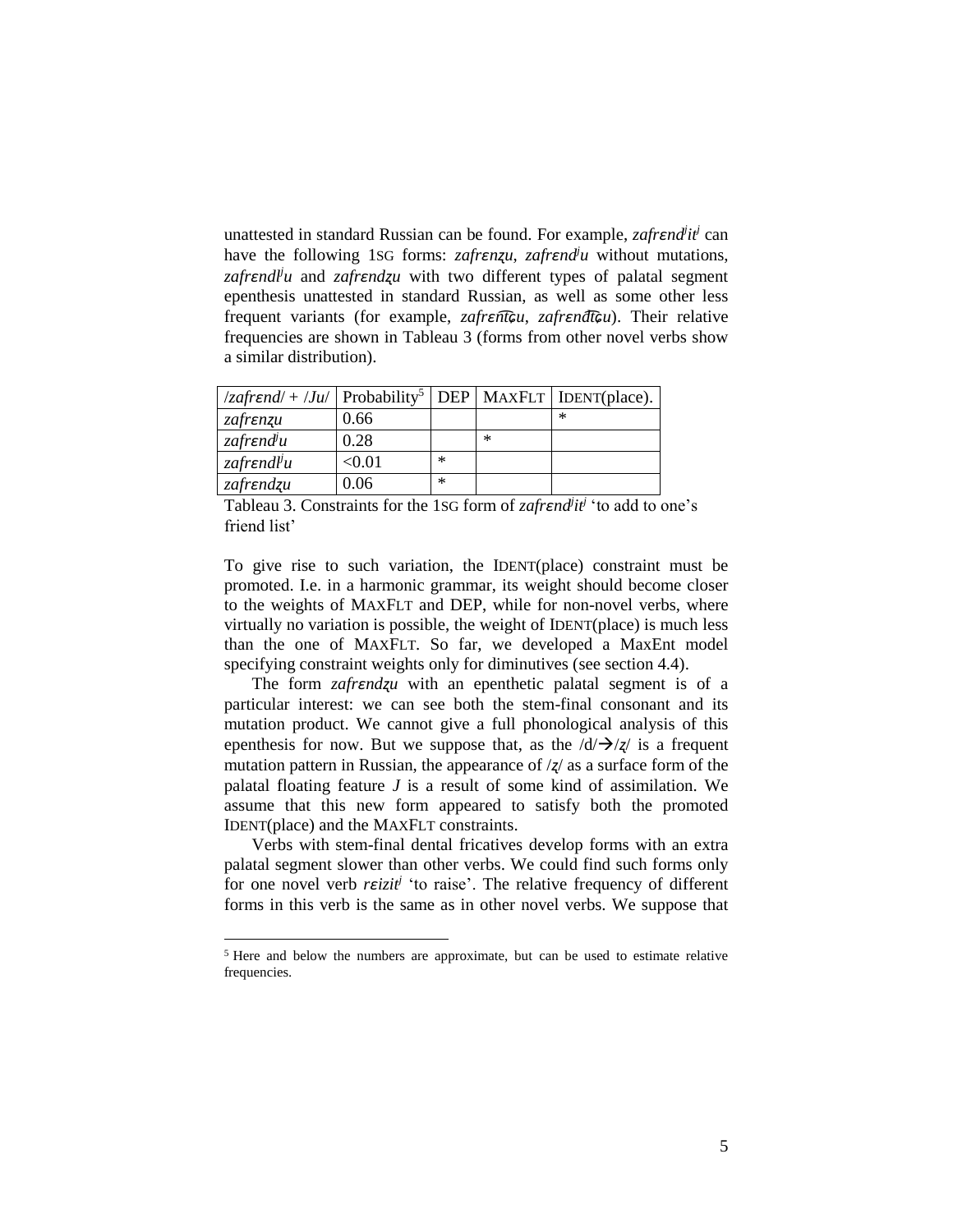this is due to the fact that forms with and without mutation product epenthesis (*rɛiʐu* and *rɛizʐu*) are phonetically almost indistinguishable.

| $\pi$ <i>rεiz</i> / + <i>/Ju</i> /   Probability |              |        |        | DEP   MAXFLT   IDENT(place) |
|--------------------------------------------------|--------------|--------|--------|-----------------------------|
| reizu                                            | 0.73         |        |        | $\ast$                      |
| $r \varepsilon i \overline{z}^j u$               | 0.24         |        | $\ast$ |                             |
| $r \varepsilon i z l^j u$                        | not attested | ∗      |        |                             |
| reizzu                                           | 0.03         | $\ast$ |        |                             |

Tableau 4. Constraints for the 1SG form of *rɛiz<sup>j</sup> itj* 'to raise'

# **3 Comparatives**

 $\overline{a}$ 

## *3.1 Overview and previous findings*

The comparative group that has stem-final consonant mutations is not productive anymore. There are three comparative suffixes in modern Russian:

- the oldest non-productive *-Je,* which causes mutations (*daragoj*  'expensive' *daroʐe*);
- the most frequent productive *-ee/ej*, which does not cause mutations in standard Russian, but sometimes causes stress shift (*ˈkrasnɨj* 'red'  $\rightarrow$ *krasnj*<sup> $'e$ </sup>*e* $)$ ;
- a very infrequent *-ṣe*, which does not cause mutations, but sometimes causes palatalization of the stem-final segment as its second articulation (*tonk<sup>j</sup>ij* 'thin'  $\rightarrow$  *ton<sup><i>i*</sup>ςe, the *-k-* suffix is dropped).

As Table 2 shows, three groups of stem-final consonants mutate when the suffix *-Je* is attached: velars, dental plosives and dental fricatives. 6 In standard Russian, all adjectives with stem-final velars either have comparatives with the suffix *-Je* or no synthetic comparatives at all. Ten adjectives with stem-final dental plosives have forms with the suffix  $Je<sub>i</sub>$ <sup>7</sup> while other adjectives from this group have no comparatives due to semantic restrictions or attach the suffix *-ee*/*ej* without mutations (e.g. *ʐoltɨj* 'yellow' *ʐəlt<sup>j</sup> ee*). Stem-final dental fricatives mutate in very few cases and only with *-(o)k-* suffix drop.

<sup>6</sup> There is also one word with a stem-final labial:  $\text{d}^i \text{e}^i \text{e}^i \text{e}^j$  'cheap'  $\rightarrow \text{d}^i \text{e}^i \text{e}^j \text{e}^j \text{e}^j$ .

<sup>7</sup> There is also *gatk<sup>j</sup> ij* 'nasty' with an underlying /*d*/ that forms *gaʐe* with a suffix drop.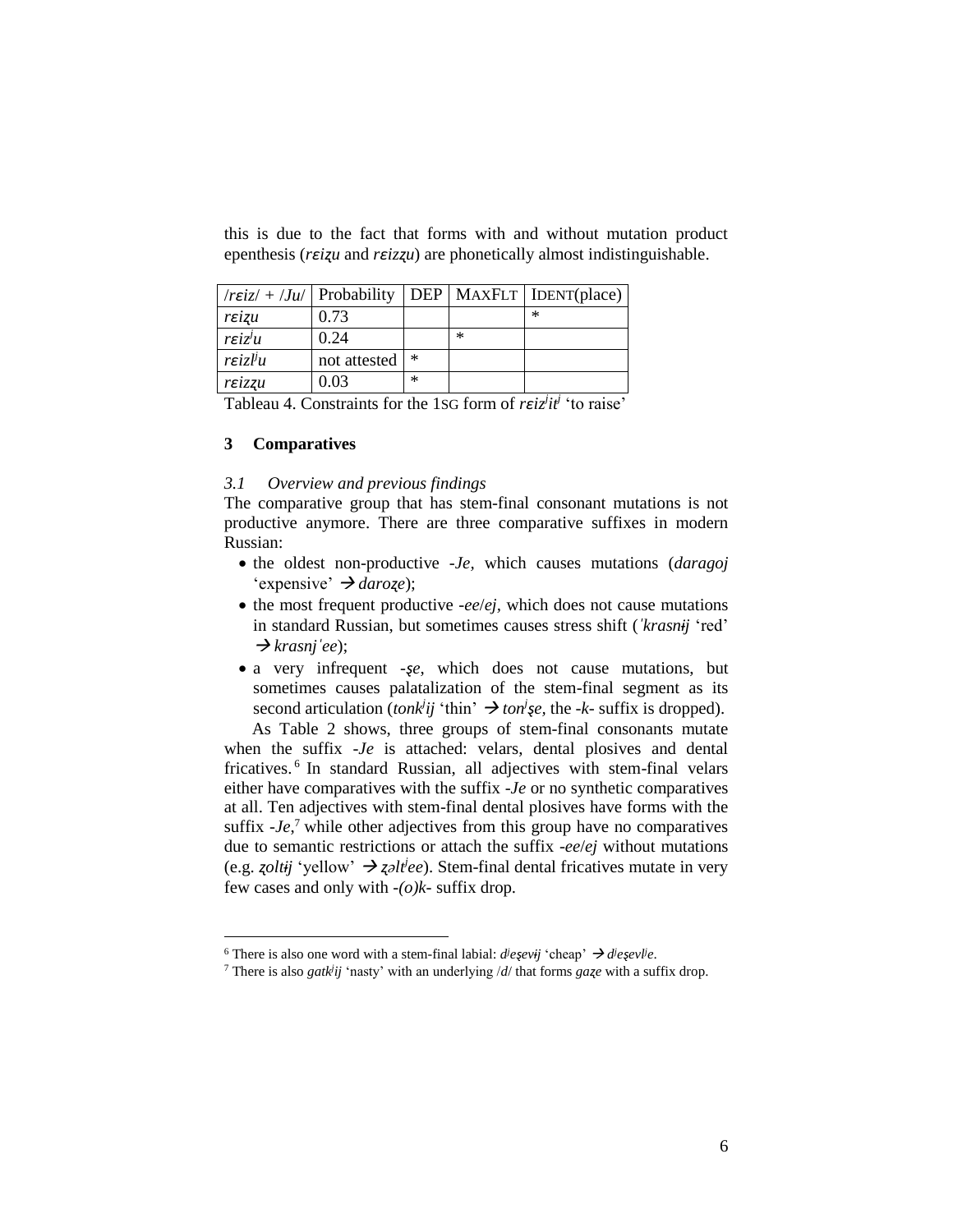| Mutation   Example |                                                                           |
|--------------------|---------------------------------------------------------------------------|
| $g \rightarrow z$  | <i>daragoj</i> 'expensive' $\rightarrow$ <i>daroze</i>                    |
| $k \rightarrow t$  | <i>jomk<sup>i</sup>ij</i> 'capacious' $\rightarrow$ <i>jomthe</i>         |
| $x \rightarrow s$  | suxoj 'dry' $\rightarrow$ sușe                                            |
| $d \rightarrow z$  | maladoj 'young' $\rightarrow$ maloze                                      |
| $t \rightarrow t$  | <i>krutoj</i> 'steep, cool' $\rightarrow$ <i>krutce</i>                   |
| $z \rightarrow z$  | $n'$ isk <sup>i</sup> ij 'low, short' with an underlying $ z  \to n'$ ize |
| $s \rightarrow s$  | <i>visok<sup>i</sup>ii</i> 'tall' $\rightarrow$ <i>vise</i>               |

Table 2. Consonant mutations in comparatives

However, as in the case of verbs, the picture is different in various nonstandard forms. Firstly, Russian speakers occasionally form nonstandard comparatives from many adjectives that have a standard form with mutations (e.g. *maladoj* 'young'  $\rightarrow$  *malad*<sup>*jee*</sup> with *-ee* instead of *maloʐe*). Secondly, non-standard comparatives are formed from adjectives that do not have a synthetic comparative in standard Russian  $(e.g.$   $dl$ *inanog<sup><i>i*</sup>ij 'leggy'  $\rightarrow$   $dl$ <sup>*inanog<sup>i</sup>ee*).</sup>

In an earlier study (Magomedova & Slioussar to appear), we searched for nine adjectives with stem-final dental plosives and 53 adjectives with stem-final velars (39 with a standard synthetic comparative and 14 without it) on the Internet to establish the relative frequency of different forms. If an adjective had a standard comparative, 4.9% forms on average lacked mutations (up to 32.7% for certain adjectives). If there was no standard comparative, 57.9% forms on average lacked mutations (up to 100% for certain adjectives). More details can be found in (Magomedova & Slioussar to appear), while in this paper we present an experimental study that confirmed the crucial results of the Internet study and yielded some new findings.

#### *3.2 Experiment*

 $\overline{a}$ 

3.2.1 Method. 27 native speakers of Russian participated in the experiment (10 male, 17 female). Ages ranged from 18 to 56.<sup>8</sup> Experimental stimuli included the following adjectives:

<sup>8</sup> Thanks to Tatiana Matyushkina and Ekaterina Tskhoverbieva we did a separate study investigating the influence of participants' age on the mutation rate. There were nine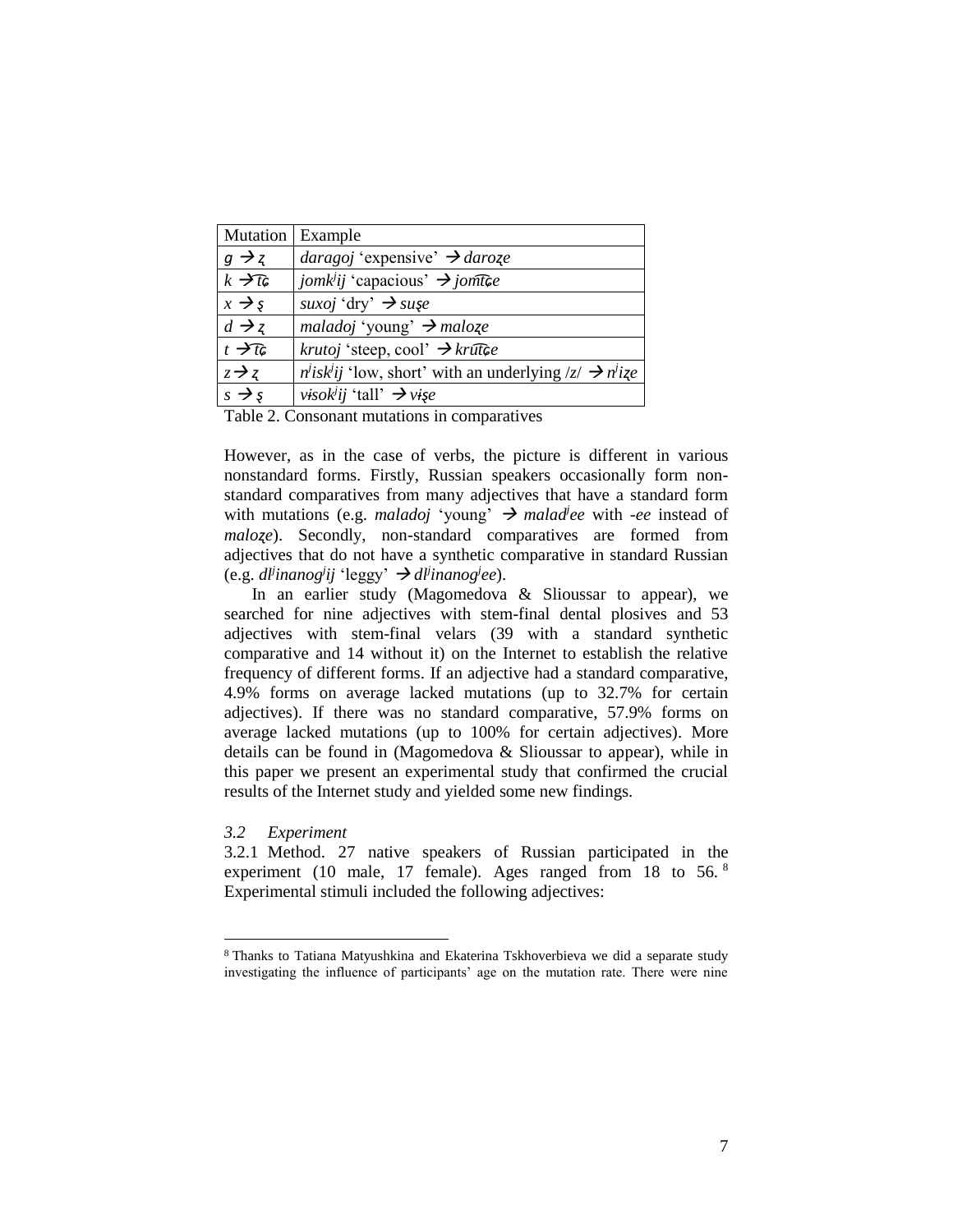- simple adjectives having standard comparatives with mutations (with velar and dental plosive stem-final consonants, with *-(o)k-* suffix that drops or does not drop and without it, as in the examples in Table 2);
- compound adjectives, group 1 (the second part is a separate adjective having a standard comparative with mutation: e.g. *trudajomk<sup>i</sup>ij* 'laborous' — *jomk<sup>j</sup> ij* 'capacious' — *jomt͡ɕe*);
- compound adjectives, group 2 (the second part is not a separate adjective, but has highly frequent cognate words with mutations: e.g. *dlj inanog<sup>j</sup> ij* 'leggy' — *\*nog<sup>j</sup> ij* — *noʐka* 'little leg, furniture leg');
- $\bullet$  relative adjectives with the *-sk-* suffix that have no standard synthetic comparatives (e.g. *rusk<sup>j</sup> ij* 'Russian');
- several adjectives with stem-final dental fricatives that have no standard synthetic comparatives (e.g. *galubaglazɨj* 'blue-eyed');
- nonce adjectives resembling different types of real adjectives listed above.

In addition to that, we had various real and nonce filler adjectives with stem-final consonants that never mutate. The procedure involved small dialogues prompting the participant to produce comparatives. For example, the experimenter said: "This cat is fat, but my granny's cat is …". The participant was supposed to say "fatter". We had two experimental lists with 37 target adjectives and 29 fillers in every list. Dialogues with real adjectives were presented before dialogues with nonce adjectives. During the second part, we provided our participants with a printed list of nonce adjectives to avoid unnecessary confusion. There was a training session before both parts of the experiment.

3.2.2 Results. Participants' responses were recorded and then transcribed. The distribution of different forms is shown in Appendix. In the Internet study, we looked only at synthetic forms, while in the experiment, we did not put any restrictions on using analytic comparatives (the percentage of analytic forms indicates how difficult it is to form a synthetic form).

We modeled the experimental data with a mixed-effects logistic regression in the *R* software (www.r-project.org) using the *glmer* function from the *lme4* package (Bates et al. 2015). Logistic regressions

participants aged 55 or older and nine participants aged 15 or younger. No differences between the two groups were found.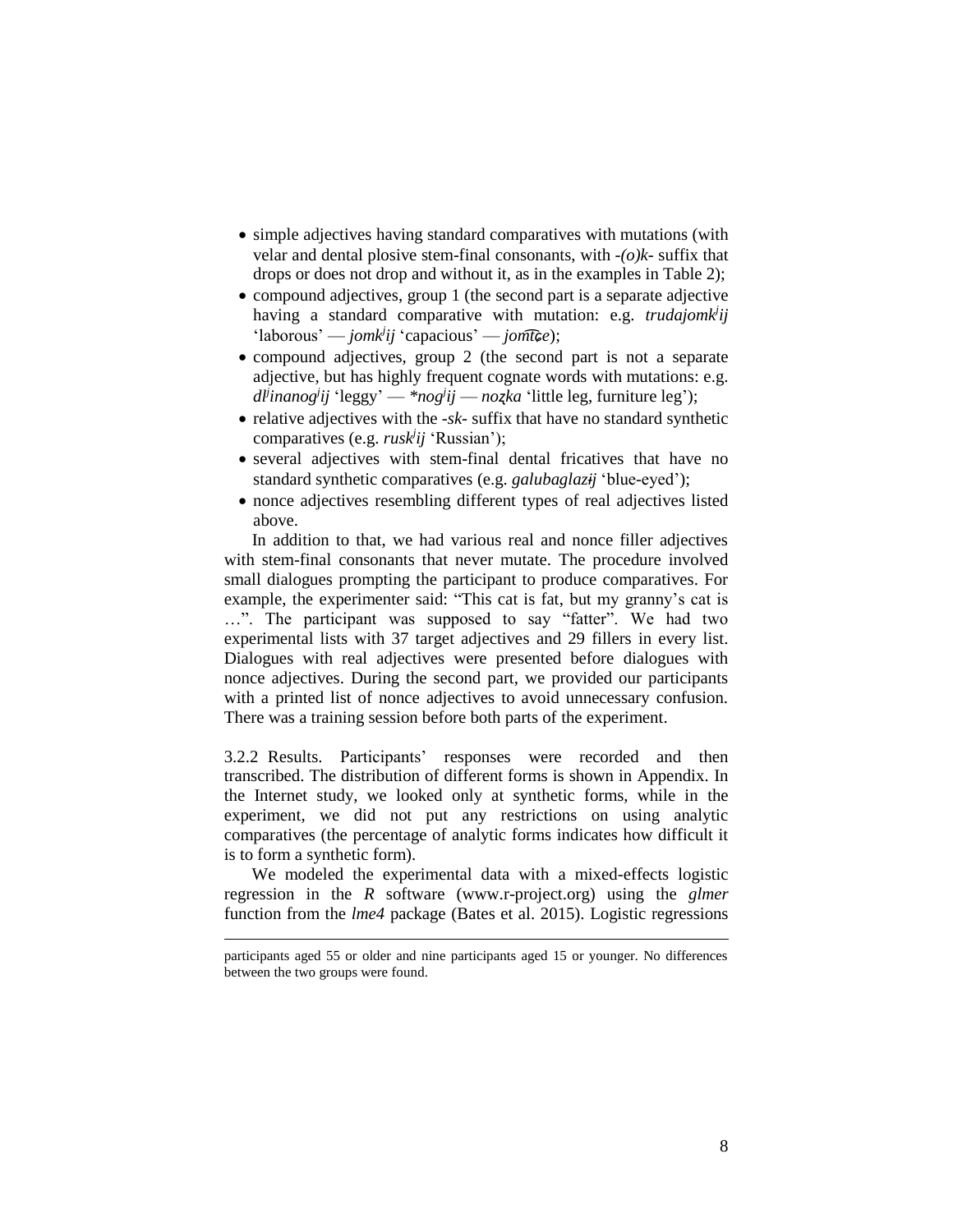evaluated the likelihood of the occurrence of a certain form (analytic, with mutations, with a suffix drop, etc.) vs. other forms. The relevant characteristics of the adjective (real vs. nonce, group 1 vs. group 2 compound, etc.) were treated as fixed effects. All predictors were binary and centered, coded as 0.5 and –0.5. Random intercepts by participant and by item were also included in the models. For all differences reported as significant below,  $p < 0.05$ .

Firstly, we found that participants produced significantly fewer analytic comparatives than synthetic comparatives in general. However, they used analytic forms significantly more often with adjectives that do not have an established synthetic comparative form. This is an expected result. Secondly, less frequent adjectives have significantly more analytic forms and significantly fewer synthetic forms with mutations (we used Pearson's correlation coefficient,  $p < 0.01$  for both factors, frequency information was taken from (Lyashevskaya & Sharov 2009)). Interestingly, this factor did not reach significance in the Internet study.

Thirdly, the first group of compounds (the second part is a separate adjective) had significantly more comparatives with mutations than the second one (the second part is not a separate adjective). This may be surprising because the relevant stems from the second group can be found in many highly frequent words with consonant mutations (e.g. for an adjective *dalgaruk<sup>j</sup> ij* the relevant word would be *ručka* 'small hand, handle, pen', for an adjective *lapaux<sup>j</sup> ij* it will be *uško* 'small ear, eyelet' etc.). Thus, it seems to be crucial whether a particular form is established, not whether the model is available. This is similar to our results with verbs: in the I class, the model is productive, but the most important factor is whether a particular form with mutations is established in standard Russian.

Now let us look at adjectives with different stem-final consonants. In the group with stem-final velars, participants formed significantly more synthetic comparatives without mutations from real adjectives that do not have an established synthetic comparative form<sup>9</sup> and from nonce adjectives<sup>10</sup>, as expected. Importantly, despite different mutation ratios, there was considerable variation in every part of this group. As far as we

<sup>9</sup> Real adjectives that have an established comparative were coded as 0.5, real adjectives that do not were coded as  $-0.5$ , the intercept was also significant showing that participants generally use less synthetic forms without mutations than other forms.

 $10$  Real adjectives were coded as 1, nonce adjectives were coded as 0.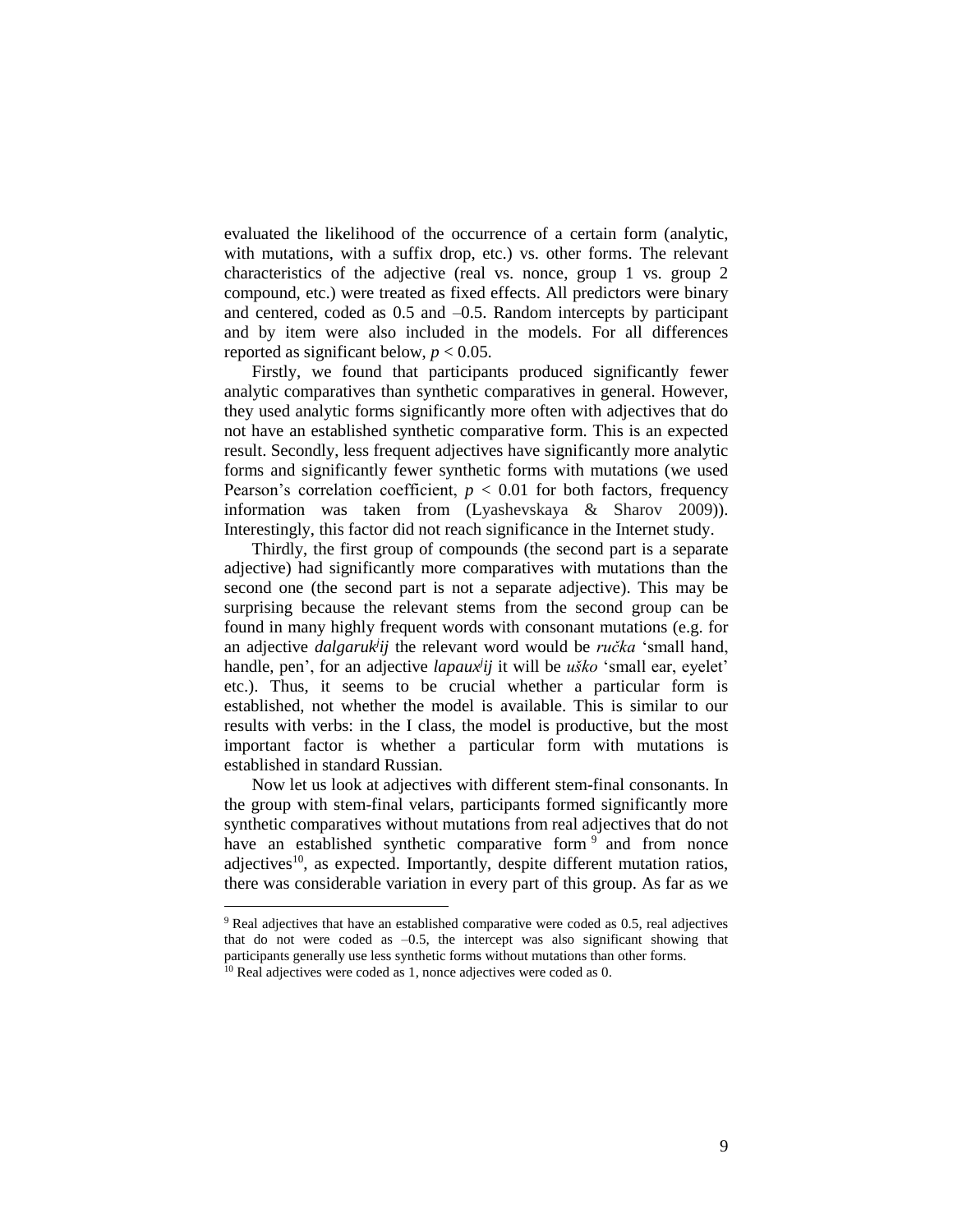can see, apart from the factors noted above, this variation depends on the properties of particular lexical items. For example, *ubog<sup>j</sup> ij* 'poky' is widely used in non-standard Russian, and as a result a third of its forms found on the Internet and many experimental responses lack alternations.

In the group with stem-final dental plosives, real adjectives showed no variation: all responses were synthetic comparatives with mutations. But nonce adjectives had only 19.4% forms with mutations, compared to 38.4% in the velar group. We can see that comparatives with mutations from the nine real dental plosive adjectives are stored in the lexicon and easily accessed because these adjectives are highly frequent, but the model is not productive and does not generalize to nonce words. The situation when mutations are applied to real words, but not to nonce words is unusual and has been previously documented by Zuraw (2000) for nasal coalescence in Tagalog and by Kapatsinski (2010) for velar palatalization in verb and diminutive formation in Russian.

An anonymous reviewer suggested splitting the data by consonant voicing because in diminutives, stems with the final /*g*/ lack mutations more often than with /*k*/ and /*x*/ (see Kapatsinski 2010 and section 4.2). Unfortunately, we do not have enough items to make definitive claims about every consonant. However, the overall picture seems to be different. For example, in the nonce velar group, adjectives with the stem-final /*g*/, /*k*/ and /*x*/ had 32.5%, 29.6% and 25.0% forms with alternations respectively. In the real compound 2 group, the percentages were 11.1%, 14.3% and 7.7%. Further work on comparatives is necessary to explain this difference.

We also had two types of adjectives with stem-final dental fricatives: with and without the *-(o)k-* suffix. In the suffixless group stem-final mutations occur in 10 out of 84 synthetic comparatives, one real and nine nonce (e.g. *galubaglazɨj* 'blue-eyed' *galubaglaʐe* instead of *bol<sup>j</sup> ee galubaglazɨj*). This is not much, but still notable because no mutations are attested in this group of adjectives in standard Russian. Thus, we can also observe overapplication of mutations, although underapplication is much more widespread. In the group with the *-(o)k-* suffix, 113 synthetic comparatives were recorded (30 real and 83 nonce) (e.g. *visok<sup>j</sup>ij* 'tall'  $\rightarrow$ *vise*). The suffix is dropped and dental fricatives mutate in 31 comparatives (19 real and 12 nonce), the suffix mutates in 31 forms (9 real and 22 nonce) and is dropped with no mutation in 22 nonce forms.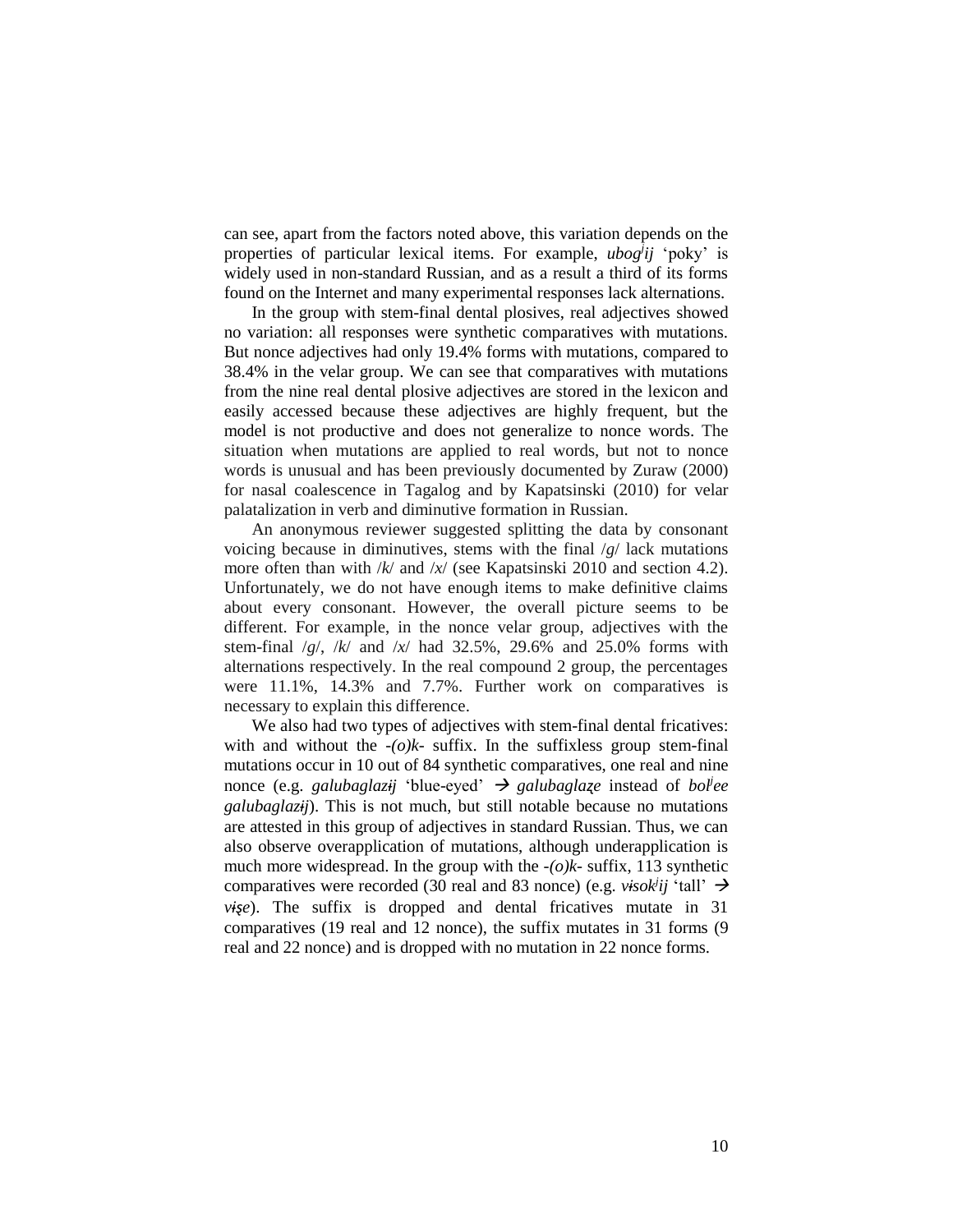Another finding is that 30 out of 968 synthetic forms from stimulus adjectives, three real and 27 nonce, had mutations with the *-ee*/*ej* suffix, while 302, 59 real and 243 nonce, attached this suffix without mutations (e.g. *marazastojk<sup>j</sup> ij* 'frost-resistant' *marazastojčee* or *marazastojk<sup>j</sup> ee*  instead of *bol<sup>j</sup>ee marazastojk*<sup>*ij*</sup>). Both types of forms were attested in different stimulus groups (with stems ending in  $/g/$ ,  $/k/$  and  $/x/$ , having different suffixes etc.). Finally, in 23 forms (one real and 22 nonce), the *-ȿe* suffix was used.

### *3.3 Applying the proposed account*

We will limit ourselves to adjectives with stem-final velars where all synthetic comparatives have mutations in standard Russian. We will rely on the IDENT(place) and the MAXFLT constraints introduced above (DEP <sup>11</sup> and \*MAP are not relevant for comparatives) and on one additional constraint specifically required for stem-final velar adjectives:

\**ee*: assign one violation mark to each *-ee*/*ej* suffix.

Although *-ee*/*ej* is the most productive comparative suffix, it never attaches to stem-final velars in standard Russian. The constraint ranking is shown in Tableau 5 (we deliberately chose *ubog<sup>j</sup> ij* 'poky' that has many non-standard forms as an example to illustrate tendencies that are much less strong for most other words). We can see that, as in the case of verb forms, IDENT(place) gets promoted giving rise to comparatives without mutations and the \**ee* constraint loses its importance.

| $\langle ubog/ + \langle comp/  $ Probability |              | MAXFLT |        | *ee   IDENT(place) |
|-----------------------------------------------|--------------|--------|--------|--------------------|
| uboze                                         | 0.67         |        |        | ∗                  |
| ubog <sup>j</sup> ee                          | 0.33         |        | $\ast$ |                    |
| ubog <sup>j</sup> e                           | not attested | $\ast$ |        |                    |
| ubozee                                        | <0.01        |        | $\ast$ | $\ast$             |

Tableau 5. Constraints for the comparative of *ubog<sup>j</sup> ij* 'poky'

 $\overline{a}$ 

Finally, let us look at the suffix *-ṣe*. It is by far the least frequent out of three comparative suffixes (it is present only in several standard forms), but it is productively used in non-standard Russian. For example, the

<sup>&</sup>lt;sup>11</sup> Although forms like *uprugze* (from *uprugij* 'resilient') can be found on the Web, we cannot tell if /*ʐ*/ is a mutation product epenthesis or the palatal segment of the *-ȿe* suffix that undergoes voice assimilation.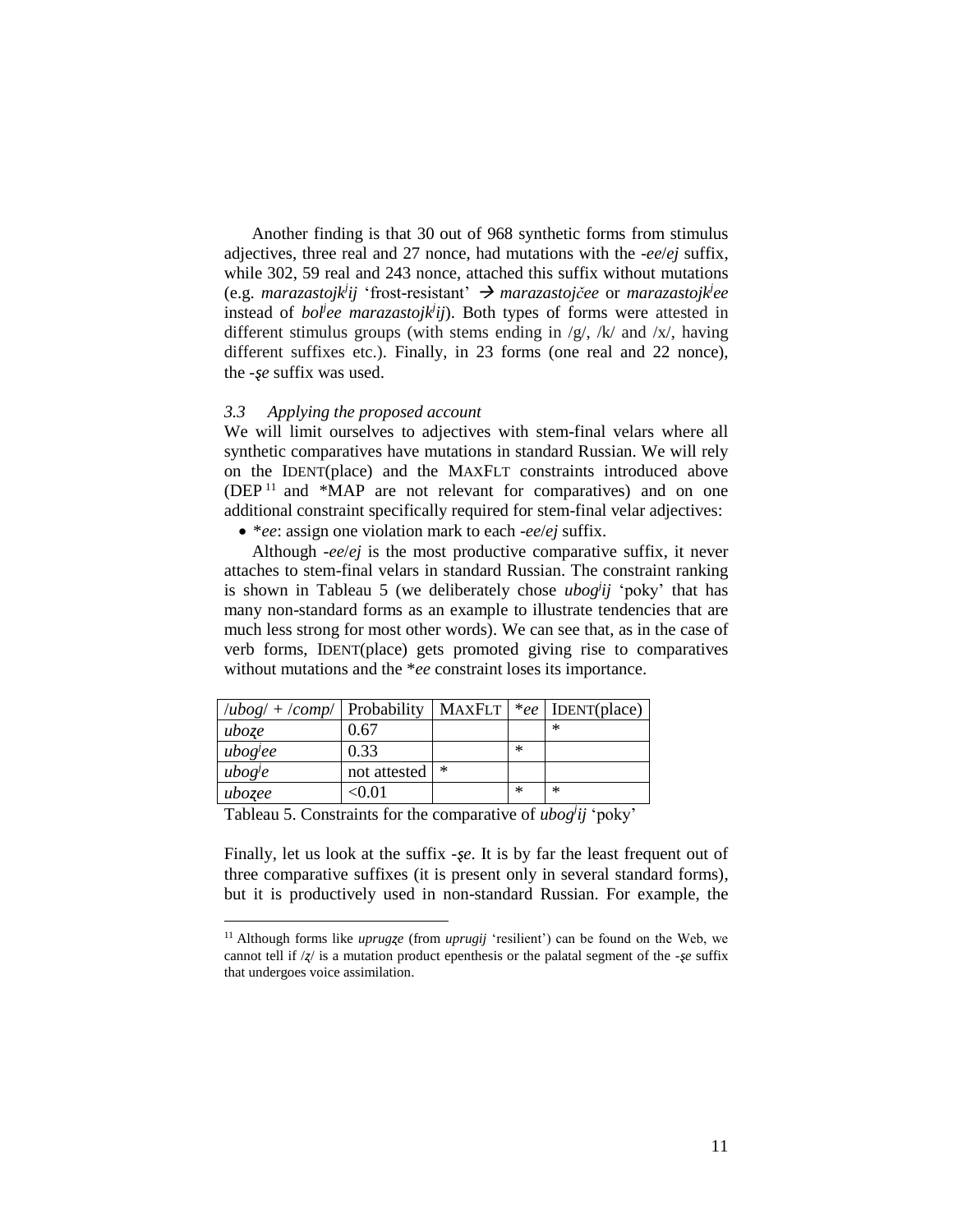following non-standard forms with stem-final labial fricatives and plosives can be found on the Internet, although *-ȿe* is never used with such stems in standard Russian:  $kras<sup>j</sup>iv<sup>j</sup>$  'beautiful'  $\rightarrow kras<sup>j</sup>iv\xi e<sup>12</sup>$  instead of *kras<sup>j</sup> ivj ee*, *glupɨj* 'stupid' *glupȿe* instead of *glup<sup>j</sup> ee*. We hypothesize that the reason is that *-șe* contains a palatal continuant segment that, as we suppose, is also underlyingly present in *-Je* as a floating feature, but allows for a complete faithfulness to the stem.

## **4 Diminutive nouns**

### *4.1 Overview*

 $\overline{a}$ 

A variety of derivational suffixes can trigger stem-final consonant mutations in nouns. In this paper, we focus on a group of diminutive suffixes: *-ok-, -ek-, -ik-* and *-t͡ɕik-.* We list them without any floating features at first because the picture is complicated. We will first discuss standard Russian and then turn to non-standard forms.

Historically, stems ending in velars were used with *-ek-*, which triggered mutations, while *-ok-* was attached to other stems ending in hard consonants (Kuznetsov 1953). Both suffixes triggered stress shift (with certain exceptions: for example, many Russian words have two diminutive suffixes, and, obviously, only one of them can be stressed). Then /*e*/ mutated to /*o*/ in the majority of cases. As a result, in modern Russian *-ok-* triggers mutations when it is attached to velars (see Table 3) and does not trigger them otherwise (e.g.  $gr<sup>j</sup>ib$  'mushroom'  $\rightarrow$ *grj ibok*). *-ek-* attaches only to velars, as before. It can be seen in sequences of two diminutive suffixes (e.g. *krug* 'circle' – *kruʐok* – *kruʐot͡ɕek*) and otherwise is infrequent (e.g. *garoȿek* 'pea, polka dot'). It triggers mutations and never carries the stress in modern Russian.

| Mutation   Example   |                                                                                                                 |
|----------------------|-----------------------------------------------------------------------------------------------------------------|
| $g \rightarrow z$    | luk 'meadow' with an underlying $/g \rightarrow luzok$                                                          |
| $k \rightarrow t$    | $  luk$ 'onion' $\rightarrow$ luttrible likely                                                                  |
| $x \rightarrow s$    | $s^i$ ix 'poem' $\rightarrow s^i$ isok                                                                          |
| $\sim$ $\sim$ $\sim$ | the contract of the contract of the contract of the contract of the contract of the contract of the contract of |

Table 3. Consonant mutations in diminutive nouns

<sup>&</sup>lt;sup>12</sup> This form is well established and widely used in non-standard Russian.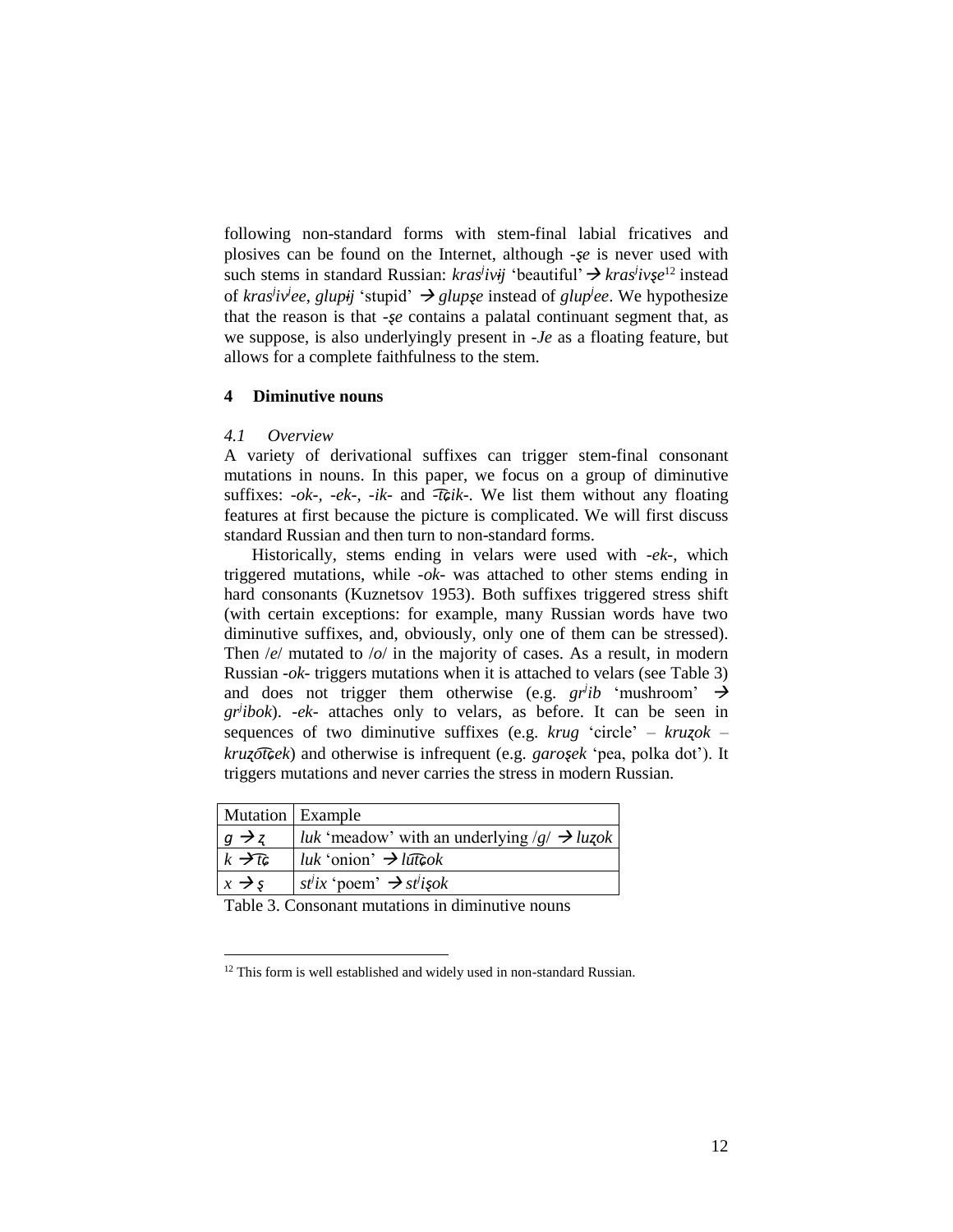The *-ik-* suffix is used with non-velar stems and does not cause mutations in standard Russian. It also does not trigger stress shift. *-ok-* and *-ek-* lose their vowel in all forms except for nominative singular (and accusative singular in inanimate nouns), *-ik-* does not (e.g. *lut͡ɕok* 'little onion' *lut͡ɕka,* but *nos<sup>j</sup> ik* 'little nose' — *nos<sup>j</sup> ika*). Finally, there is a more recent suffix *-t͡ɕik-* that does not cause any stem changes. *-ek-* is analyzed as a variant of *-ok-* in (Polivanova 1967) and as an allomorph of *-ik-* in (Kapatsinski 2010; Gouskova et al. 2015). <sup>13</sup> Sometimes all four suffixes are treated as allomorphs because in standard Russian, they are usually in complementary distribution (*zubok* and *zub<sup>j</sup> ik* from *zub* 'tooth' can exemplify an exception).

We will analyze all these suffixes separately, because, as we will show below, in non-standard Russian many nouns can be used with all of them. We searched for such forms on the Internet and conducted a pilot experiment. We are going to address the complicated relations between these suffixes in a separate study because this problem goes beyond the scope of the present paper. Here, let us focus on the questions that cannot be avoided in the discussion of consonant mutations.

First of all, we have to explain why in modern Russian *-ok-* triggers mutations when it is attached to velars, but does not trigger them otherwise (e.g. *luk* 'onion'  $\rightarrow$  *luttook*, but *l*'es 'forest' $\rightarrow$  *l*'esok).<sup>14</sup> All previous studies of diminutive suffixes either simply describe the fact (Polivanova 1967), or do not address it (Kapatsinski 2010). We will argue that stems with different stem-final consonants attach different diminutive suffixes. Historically, velar stems used *-ek-*, and other stems used *-ok-* and *-ik-*; now velar stems attach *-Jok-* and *-Jek-*, while other stems attach *-ok-* and *-ik-*.

When velar stems attach other diminutive suffixes from this group in non-standard Russian, they also have the palatal segment requirement. Data presented in the following sections show that *-ik-* triggers consonant mutations in the majority of cases, although it does not trigger them otherwise, i.e. it should be *-Jik-*. Notably, modern Russian has other examples when velar stems attach suffixes with an underlying palatal

<sup>&</sup>lt;sup>13</sup> Gouskova et al. (2015) study the distribution of diminutive suffixes without mutations. <sup>14</sup> Kapatsinski (2010) claims that *-ok-* is "heavily favored by velar-final nouns". We disagree. For example, we checked that in Zaliznyak's (1987) dictionary there are about 300 *-ok-* diminutives, and they are equally distributed between velar and other stems.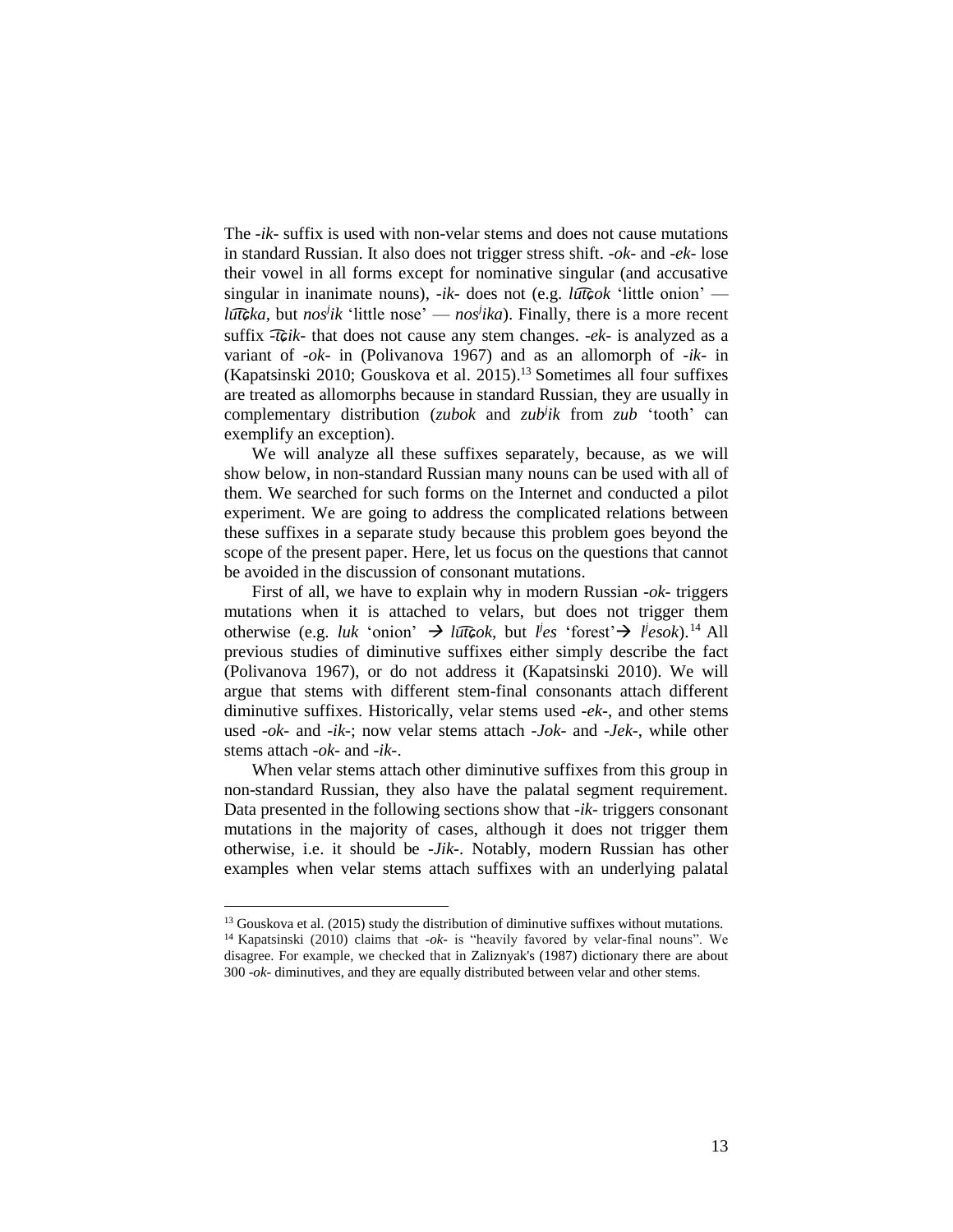segment, while other stems attach variants without it: e.g. *volk* 'wolf'  $\rightarrow$ *valt̄͡ɕişka*, but *trus* 'coward' → *trus<sup><i>i*</sup></sup>işka, and not *truşişka* with the *-*(*J*)*i*<sub>s</sub>*k*diminutive suffix). Another argument for the existence of *-Jok-* comes from forms like *l j em<sup>j</sup> inkt͡ɕok* (from *l j em<sup>j</sup> ink* 'lemming') elicited by Gouskova et al. (2015). Such forms were derived only from velar stems. Similar cases of epenthesis of the mutation product, which we consider to be a surface realization of the floating feature, were also discussed in the previous sections.

#### *4.2 Internet study*

 $\overline{a}$ 

We selected 24 words with stem-final velars: 14 novel loanwords and 10 words that are rarely used in the diminutive form. For each word we searched for six nominative singular forms with *-Jok-, -Jek-* and *-Jik*suffixes, with and without mutations (e.g. *bloʐɨk*, *blaʐok*, *bloʐek*, *blog<sup>j</sup> ik*, *blagok*, *blog<sup>j</sup> ek* from *blog* 'blog')<sup>15</sup> . The *-t͡ɕik-* suffix was not included in this study because it does not cause mutations.

The results are presented in Tables 4 and 5. The distribution of forms turned out to be different in the cases when diminutives are very infrequent and when they are relatively more frequent. *-Jik-* and *-Jek-* are unstressed, so they are difficult to distinguish aurally, and Internet data contain a lot of orthographic errors in such cases. A question may arise whether this could make a major contribution to the proliferation of forms ending in *-ik-*. Fortunately, *-Jek-* loses its vowel in most case forms, while *-Jik-* does not, e.g. *bloʐɨk* – *bloʐɨka, bloʐek* – *bloʐka.*  Therefore we performed an additional search looking for various inflected forms and found numerous examples like *bloʐɨka, bloʐɨke* etc.<sup>16</sup> It should also be noted that almost all diminutives lacking mutations were derived from the stems with the final /*g*/. A similar tendency was observed by Kapatsinki (2010) who explains it by /*k*/ mutation being phonetically a smaller change than /*g*/ mutation (a detailed discussion can be found on page 375 of the paper).

<sup>&</sup>lt;sup>15</sup> In our earlier work (Slioussar & Kholodilova 2013; Magomedova & Slioussar, to appear), we developed a method and certain tools to estimate relative frequencies of forms on the Web because the counts provided by Internet search engines are unreliable. 16 *-Jik-* and *-Jek-* can be distinguished in such cases, but it becomes difficult to tell *-Jok*and *-Jek-* apart. *-Jok-* also exhibits vowel drop, e.g. *blaʐok* — *blaʐka.* Words with *-Jok*and *-Jek-* have different stress, but it does not help in the written form.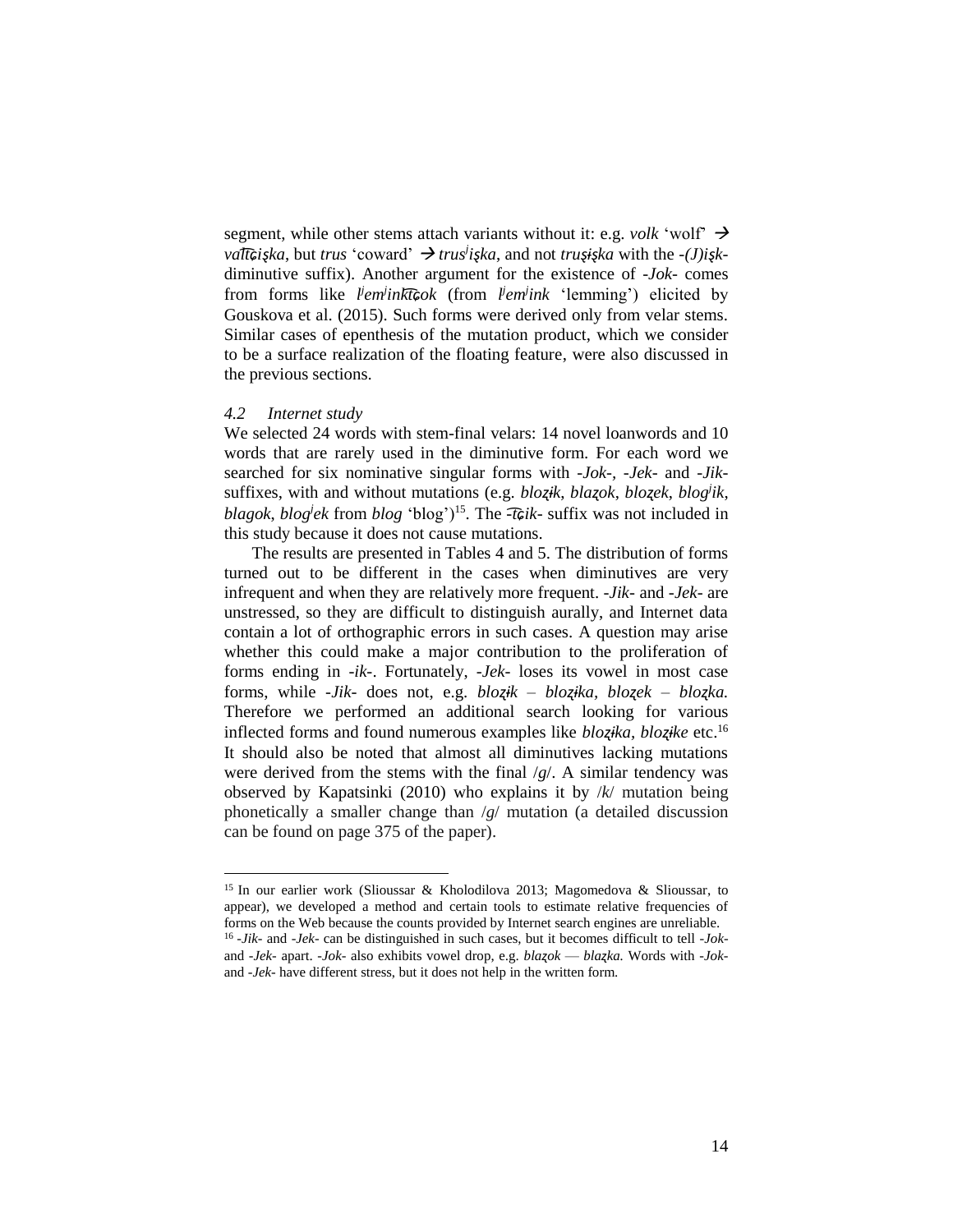|                  | Frequent                   |          |          | Infrequent                               |          |         |
|------------------|----------------------------|----------|----------|------------------------------------------|----------|---------|
| <b>Mutations</b> | $($ >50 diminutives found) |          |          | $\left( < 50 \right)$ diminutives found) |          |         |
|                  | $-Jik-$                    | $-Jok-$  | $-Jek-$  | $-Jik-$                                  | $-Jok-$  | $-Jek-$ |
|                  | 887                        | 748      | 743      | 67                                       | 37       |         |
| yes              | 36%                        | 31%      | 31%      | 50%                                      | 27%      | 4%      |
|                  | 40                         |          |          | 24                                       |          |         |
| no               | 2%                         | ${<}1\%$ | ${<}1\%$ | 18%                                      | $\theta$ | 1%      |

Table 4. Diminutives from novel loanwords

|                  | Frequent                   |               |         | Infrequent              |          |         |  |
|------------------|----------------------------|---------------|---------|-------------------------|----------|---------|--|
| <b>Mutations</b> | $($ >50 diminutives found) |               |         | (<50 diminutives found) |          |         |  |
|                  | $-Jik-$                    | $-Jok-$       | $-Jek-$ | $-Jik-$                 | $-Jok-$  | $-Jek-$ |  |
|                  | 90                         | 615           | 313     | 6                       | 15       | 6       |  |
| yes              | 8%                         | 52%           | 26%     | 19%                     | 49%      | 19%     |  |
| no               | 145                        | $\mathcal{R}$ | 28      | 2                       |          |         |  |
|                  | 12%                        | ${<}1\%$      | 2%      | 10%                     | $\theta$ | 3%      |  |

Table 5. Diminutives from native words and old loanwords

## *4.3 Pilot experimental study*

 $\overline{a}$ 

4.3.1 Method. To compare Internet and experimental data and to address several additional questions (in particular, to estimate the frequency of *-t͡ɕik-*) we conducted a small online experiment, which can be regarded as a pilot study. 59 participants took part in it (we cannot provide age and gender information because some participants did not indicate them).

The experiment consisted of two parts. In the first part we included five loanwords and five corresponding nonce nouns. All nouns were multisyllabic with the stress on the first syllable. Two real nouns and two nonce nouns had stem-final velars. The stimuli in the second part had the same characteristics, only the stress was on the last syllable.<sup>17</sup>

The experiment was conducted on the *Survey Monkey* website (www.surveymonkey.com) and involved the following procedure. The participants were presented with pairs like "big blog — little …" and a choice of several diminutive forms that could be used to complete them. To keep the task relatively simple, we chose three forms: with *-Jok-*, *-Jik-* (both with consonant mutations) and *-t͡ɕik-.*

<sup>17</sup> The first group should be more likely to take *-Jok-* (Gouskova et al. 2015).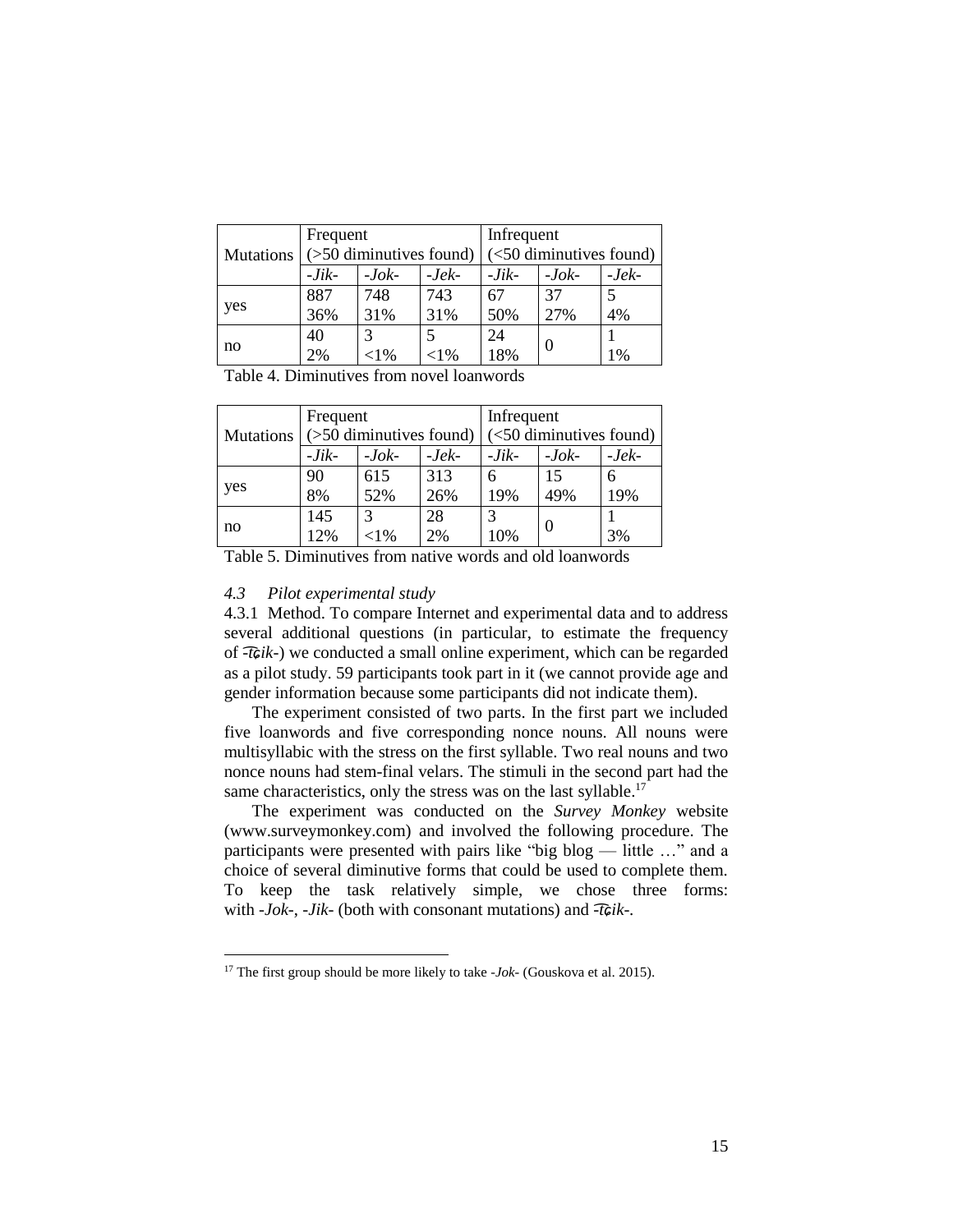| Condition      | Example                   | $-Jik-$ | $-Jok-$ | $-$ <i>t</i> $Gik-$ | skipped |  |
|----------------|---------------------------|---------|---------|---------------------|---------|--|
| real           | <i>xold</i> ink 'holding' | 10      | 12      | 37                  | 0       |  |
| initial stress |                           | 17%     | 20%     | 63%                 |         |  |
| nonce          | mart <sup>j</sup> ink     | 15      | 21      | 23                  | 0       |  |
| initial stress |                           | 25%     | 36%     | 39%                 |         |  |
| real           | <i>fejsbuk</i> 'facebook' | 36      | 2       | 20                  |         |  |
| final stress   |                           | 61%     | 3%      | 34%                 | 2%      |  |
| nonce          | babrajk                   | 53      | 3       | 3                   | 0       |  |
| final stress   |                           | 90%     | 5%      | 5%                  |         |  |

4.3.2 Results. The distribution of participants' responses for real and nonce nouns with stem-finals velars is given in Table 6.

Table 6. The distribution of diminutive forms in the experimental study

Since this was a pilot experiment with very few items, we cannot use statistical tests to estimate the differences between conditions. However, some tendencies are clear. Although nouns with stem-final velars are supposed to select *-Jok-*, this suffix never appears in the majority of cases. Stress-final nouns prefer *-Jik-* and then *-t͡ɕik-*, stress-initial nouns prefer *-t͡ɕik-.* Let us also add an informal observation that multisyllabic loanwords select *-Jok-* less often than monosyllabic ones (we are going to test it in subsequent studies).

## *4.4 Applying the proposed account*

 $\overline{a}$ 

As only velars mutate, we will formulate constraints only for nouns with stem-final velars. <sup>18</sup> We will rely on MAXFLT and IDENT(place) introduced in section 2.1 and on the following other constraints:

- \**Jik*: assign one violation mark to each *-Jik-* suffix.
- \**t͡ɕik*: assign one violation mark to each *-t͡ɕik-* suffix.
- IDENT(stress): assign one violation mark for each pair of segments that changed their stress.

In case of diminutives, we can present not only constraint ranking, but also their weights obtained from a MaxEnt model of our Internet and experimental data. Tableau 6 shows constraint weights for standard diminutives.

<sup>18</sup> Here and below, we do not consider *-Jok-* and *-Jek-* separately.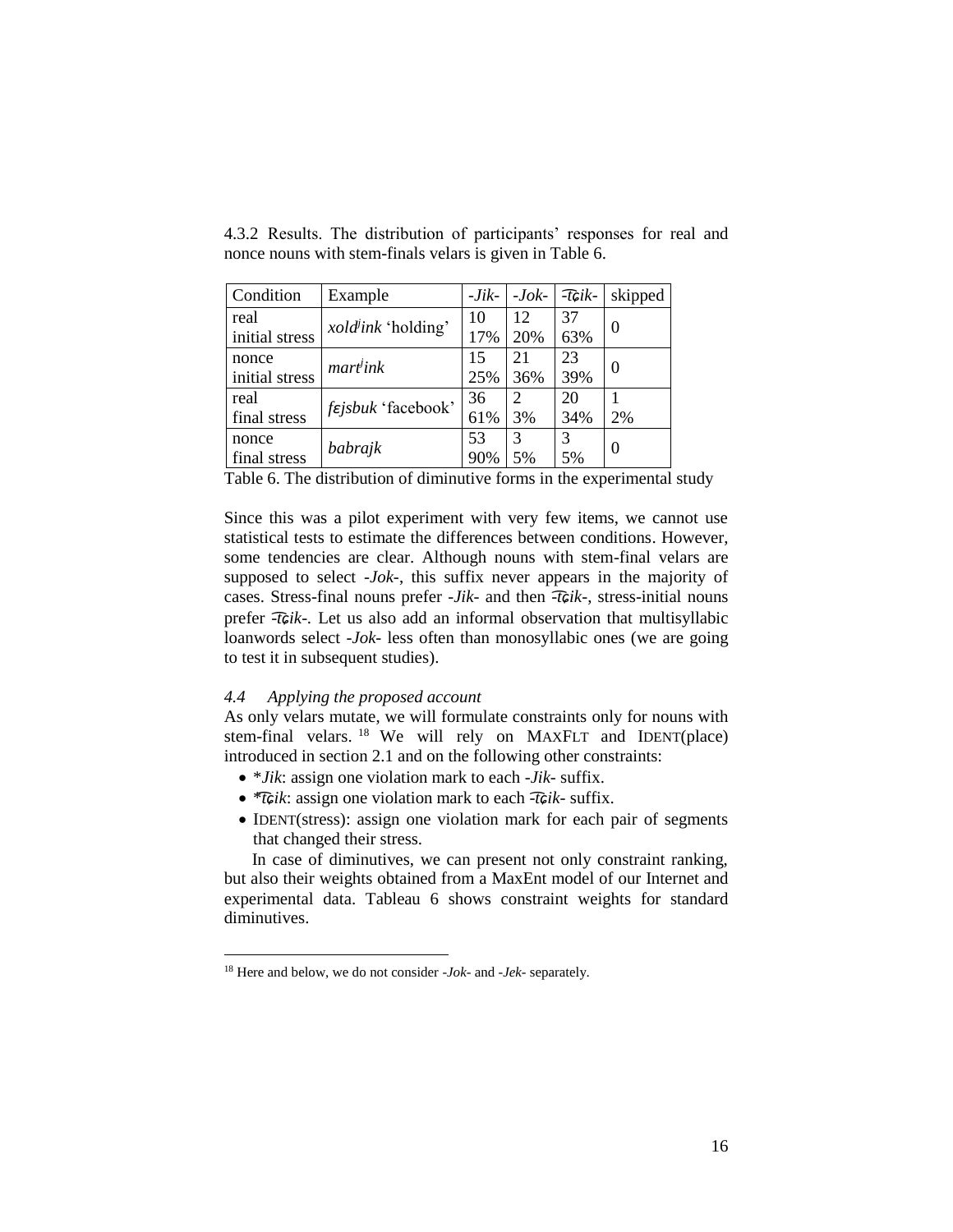| $ luk  +  dim $ MAXFLT $ \mathcal{F}$ Gik |        |        | $*Jik$ |        | $\vert$ IDENT(place) $\vert$ IDENT(stress) |
|-------------------------------------------|--------|--------|--------|--------|--------------------------------------------|
|                                           | $w=17$ | $w=17$ | $w=17$ | $w=0$  | $w=0$                                      |
| $\mathcal{L}$ lut $\mathcal{G}$ ok        |        |        |        | $\ast$ | $\ast$                                     |
| lūtcik                                    |        |        | $*1$   | $*$    |                                            |
| luk <sup>j</sup> ok                       | ∗∣     |        |        |        | $\ast$                                     |
| luk <sup>j</sup> ik                       | $*1$   |        | $*1$   |        |                                            |
| luktcik                                   |        | $*1$   |        |        |                                            |

Tableau 6. Constraints for the diminutive forms of *luk* 'onion'

Tableau 7 shows the constraint weights for one of the novel loanwords, *lajk* 'like'. Unlike with novel verb forms discussed in section 2.2, where we could outline the common pattern, the model in Tableau 7 definitely cannot be extended to all novel words with stem-final velars. As we noted above, the distribution of suffixes depends on the stress pattern, length and frequency, as well as on some other factors (discussing them would lead us beyond the scope of this paper). So Tableau 7 can only be used to illustrate certain tendencies.

| $\lceil$ /lajk/ + /dim/   Probability |              | <b>MAXFLT</b> | $*$ TGi $k$ | <b>IDENT</b>             | <b>IDENT</b> | $*$ Jik |
|---------------------------------------|--------------|---------------|-------------|--------------------------|--------------|---------|
|                                       |              | $w=3.2$       |             | $w=4.4$ (stress) (place) |              | $w=1.9$ |
|                                       |              |               |             | $w=1.5$                  | $w=2.6$      |         |
| lajtcok                               | 0.11         |               |             | $\ast$                   | $\ast$       |         |
| lajt¢ik                               | 0.48         |               |             |                          | $\ast$       | $\ast$  |
| $lajk^j$ ok                           | not attested | $\ast$        |             | $\ast$                   |              |         |
| $lajk^{j}ik$                          | 0.06         | $\ast$        |             |                          |              | $\ast$  |
| $l$ aj $k\widehat{t}$ Gik             | 0.34         |               | $\ast$      |                          |              |         |

Tableau 7. Constraints for the diminutive forms of *lajk* 'like'.

As with verbs and adjectives, we can see that IDENT(place) gets promoted, giving rise to forms without mutations. IDENT(stress) also becomes more important (especially for multisyllabic loanwords, especially for those with the stress on the first syllable). At the same time, constraints against using *-Jik-* and *-t͡ɕik-* with velars are downgraded, so we observe a proliferation of forms unattested in standard Russian. In particular, let us note that the *-t͡ɕik-* suffix, like the comparative *-se*, allows satisfying the MAXFLT and IDENT constraints at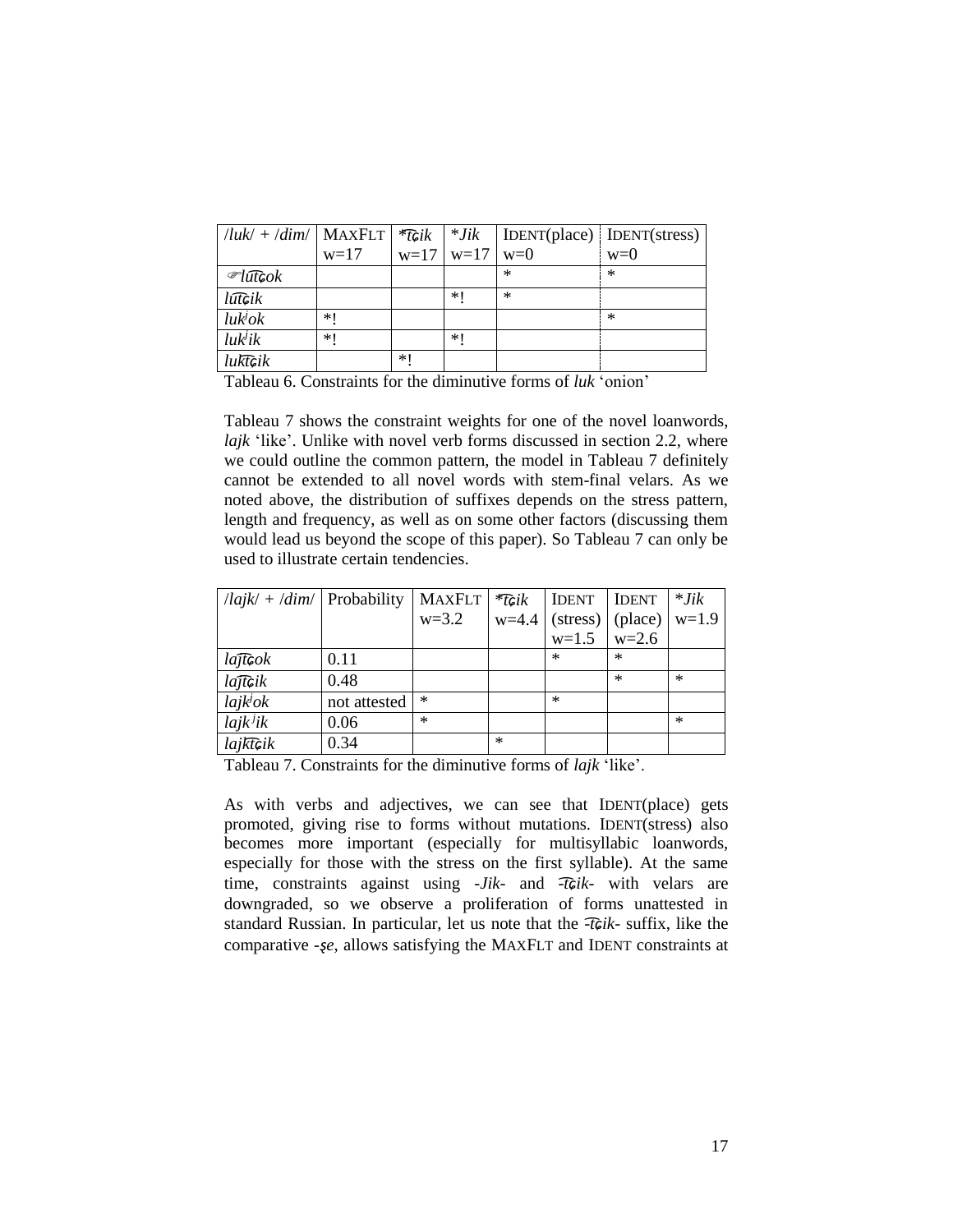the same time. Although this suffix is very infrequent in standard Russian, it became productive in non-standard forms.

An anonymous reviewer suggested that, instead of introducing a palatal segment, a constraint like \*[+back][–back] can be used to forbid a velar before a front vowel. As it seems to us, this approach has the following drawbacks. Firstly, velars mutate not only before front vowels (cf. diminutives), and not only velars mutate (cf. verb and adjective forms). Our approach offers a unified treatment for all mutation cases. Secondly, we will have to specify that this constraint applies only on the border between the stem and the suffix (otherwise nouns like *k j ivok* 'nod' would not be able to form diminutives like  $k$ <sup>*i*</sup> *ivotcek*), and is relevant only for certain affixes. For example, the comparative *-e* triggers mutations, while *-e* used in locative singular case forms does not: e.g. *blog* 'blog' —  $\nu$  *bloge* 'in (a/the) blog'.

Diminutive forms from nouns with stem-final /*g*/ and /*k*/ were also analyzed by Kapatsinski (2010). In some respects, the data are similar: in both studies, the mutation rate is higher with *-ok-* and *-ek-* than with *-ik*and stems ending in /*g*/ lack mutations more often than other stems. However, in Kapatsinski's study, *-ik-* forms lack mutations in 40% cases, while *-ok-* and *-ek-* forms *never* lack them. The picture that emerges from our Internet study is much less dramatic: we did find some *-ok-* and *-ek*diminutives that lack mutations and observed that *-ik-* triggers mutations in the majority of cases (see Tables 4 and 5). We also noted that the mutation rate depends on frequency and are exploring other factors in our subsequent work (e.g. number of syllables).

Kapatsinski's model relies on the Minimal Generalization Learner to predict the distribution of mutations in novel loanwords. However, it does not address such questions as why the comparative and 1SG affixes trigger mutations in many consonants, while diminutive affixes do so only in velars; why *-ok-* triggers mutations in velars if it does not do so in other stems and has no front vowel, etc. These are the questions we tried to address in this paper (although, obviously, our approach lacks the valuable insights a learning model can offer).

#### **5 Conclusions**

In this paper, we studied the pattern of consonant mutations in modern Russian, looking at the distribution of various verb, noun and adjective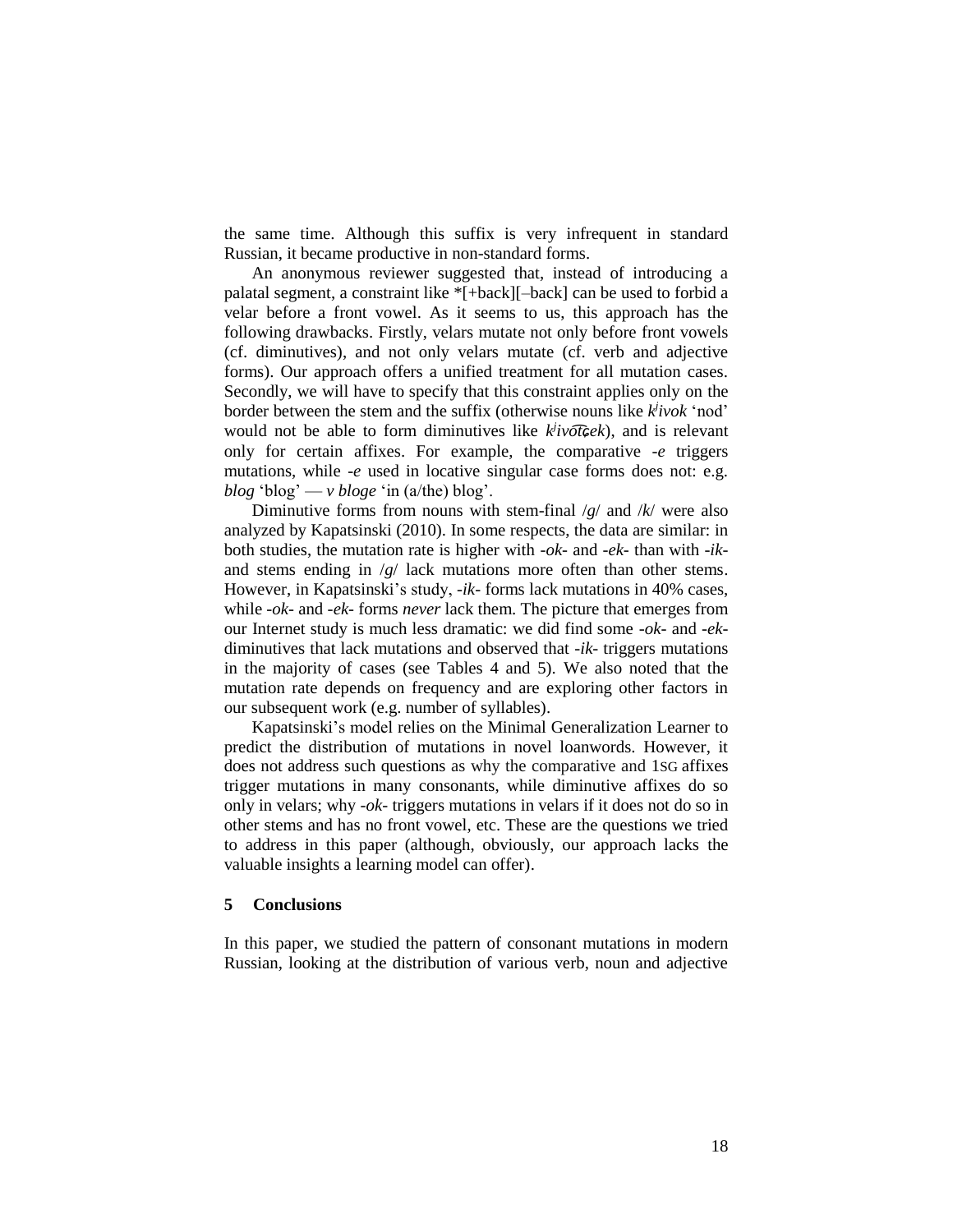forms on the Internet and at experimental results. We reanalyzed materials presented in our previous papers, collected new data and suggested an explanation in terms of the Optimality Theory framework. We claimed that certain affixes that used to trigger consonant mutations because of their left-edge front vowel or /*j*/ in old Russian now have an underlying palatal segment (floating feature) that needs to be realized. We also argued that in non-standard Russian, the IDENT constraints that require faithfulness to the stem get promoted. This leads the speakers to avoid consonant mutations and to use suffixes like -*t͡ɕik*- and (to a lesser extent) *-se* that already have a palatal segment at their left edge and at the same time allow for complete faithfulness to the stem.

#### **References**

- Allen, Blake, and Michael Becker. 2014. *Learning alternations from surface forms with sublexical phonology.* Talk given at the *Phonology* conference, September 19–21, 2014.
- Bates, Douglas, Martin Maechler, Ben Bolker and Steven Walker. 2015. *lme4: Linear mixed-effects models using Eigen and S4*. R package version 1.1-8.
- Becker, Michael, and Maria Gouskova. 2012. *Source-oriented generalizations as grammar inference in Russian vowel deletion*. Ms. Indiana University and NYU. Available on LingBuzz at http://ling.auf.net/lingbuzz/001622.
- Davidson, Dan E., Kira Gor and Maria D. Lekic. 1996. *Russian: Stage One: Live from Moscow!* Dubuque, IO: Kendall Hunt Publishing Company.
- Gouskova, Maria, Luiza Newlin-Łukowicz, and Sofya Kasyanenko. Selectional restrictions as phonotactics over sublexicons. *Lingua* 167: 41–81.
- Hayes, Bruce, and James White. 2013. Phonological naturalness and phonotactic learning. *Linguistic Inquiry* 44: 45–75.
- Jakobson, Roman. 1948. Russian conjugation. *Word* 4: 155–167.
- Kapatsinski, Vsevolod. 2010. Velar palatalization in Russian and artificial grammar: Constraints on models of morphophonology. *Journal of Laboratory Phonology* 1: 361–393.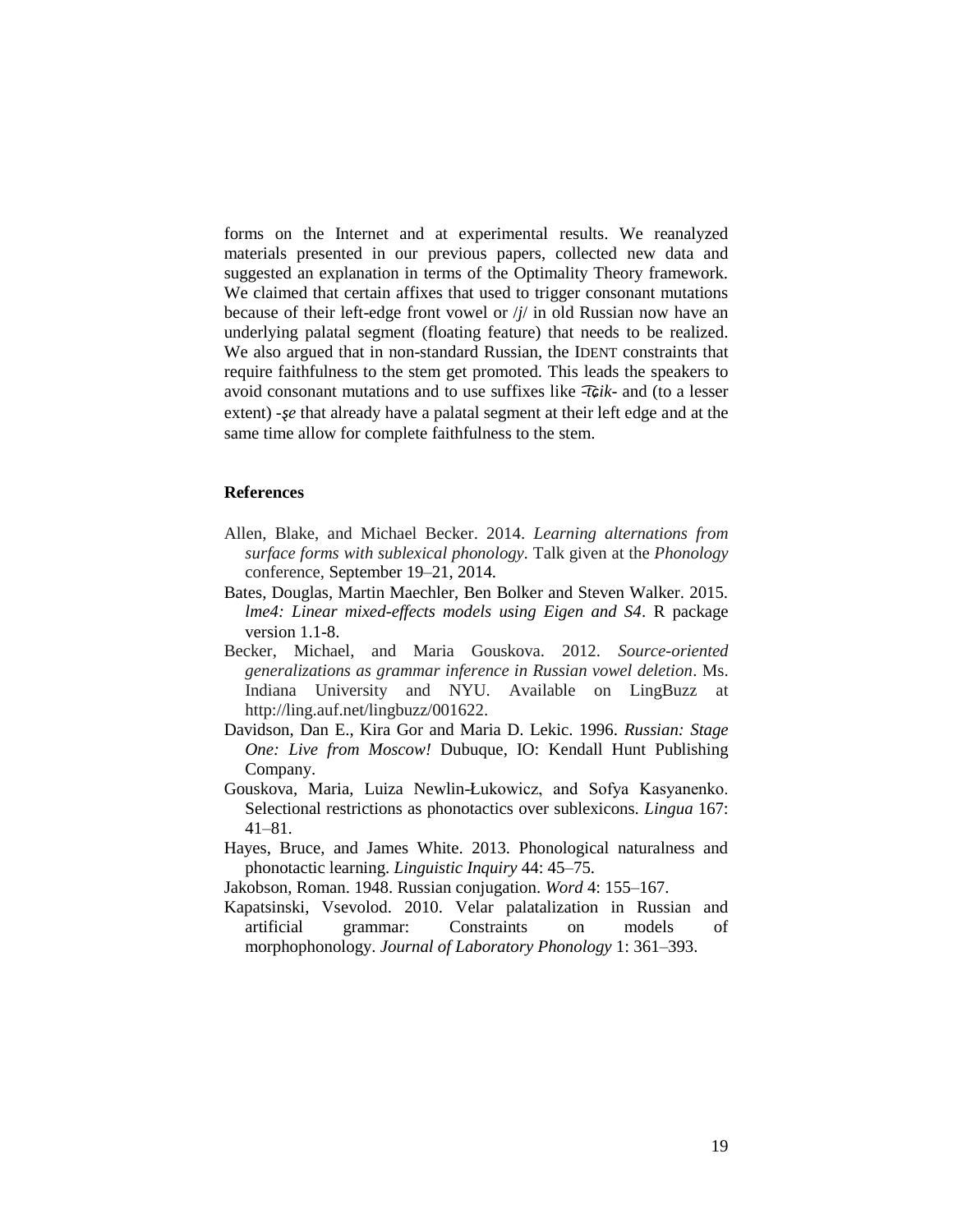- Kuznetsov, Pyotr S. 1953. *Istoričeskaja grammatika russkogo jazyka* [Historical grammar of the Russian language]. Moscow: MGU.
- Lyashevskaya, Olga, and Sergey Sharov. 2009. *Častotnyj slovar' sovremennogo russkogo jazyka* [The frequency dictionary of modern Russian language]. Moscow: Azbukovnik.
- Magomedova, Varvara, and Natalia Slioussar. 2015. Paradigm leveling: the decay of consonant alternations in Russian. To appear in: *Proceedings of the 15th International Morphology Meeting.*
- Polivanova, Anna K. 1967/2008. Obrazovanie umen'šitel'nyx suščestvitel'nyx mužskogo roda [Derivation of masculine diminutive nouns]. In: *Obščee russkoe jazykoznanie: izbrannye raboty [General Russian linguistics: selected papers], volume 4,* 8–22. Moscow: RGGU.
- Slioussar, Natalia, and Maria Kholodilova. 2013. Paradigm leveling in non-standard Russian. In: *Formal Approaches to Slavic Linguistics: The Second MIT Meeting 2011,* ed. Alexander Podobryaev, 243–258. Ann Arbor, MI: Michigan Slavic Publications.
- Townsend, Charles. 1975. *Russian word formation*. Cambridge, MA: Slavica.
- Trommer, Jochen. 2008. Multiple-feature mutation and Realize Morpheme. *Linguistische Arbeitsberichte* 87: 163–182.
- van Oostendorp, Marc. 2005. Expressing inflection tonally. *Catalan Journal of Linguistics* 4: 107–127.
- Wolf, Matthew. 2007. For an autosegmental theory of mutation. In: *University of Massachusetts Occasional Papers in Linguistics 32: Papers in Optimality Theory III*, ed Leah Bateman, Michael O'Keefe, Ehren Reilly and Adam Werle, 315–404. Amherst: GLSA.
- Zaliznyak, Andrey. 1987. *Grammatičeskij Slovar' Russkogo Jazyka. Slovoizmenenie [The Grammatical Dictionary of the Russian*  Language. Inflection]. 2<sup>nd</sup> ed. Moscow: Russkij Jazyk.
- Zuraw, Kie. 2000. *Patterned exceptions in phonology*. Doctoral dissertation, UCLA.
- Zuraw, Kie. 2007. The role of phonetic knowledge in phonological patterning: Corpus and survey evidence from Tagalog. *Language* 83: 277–316.

varya.magomedova@gmail.com slioussar@gmail.com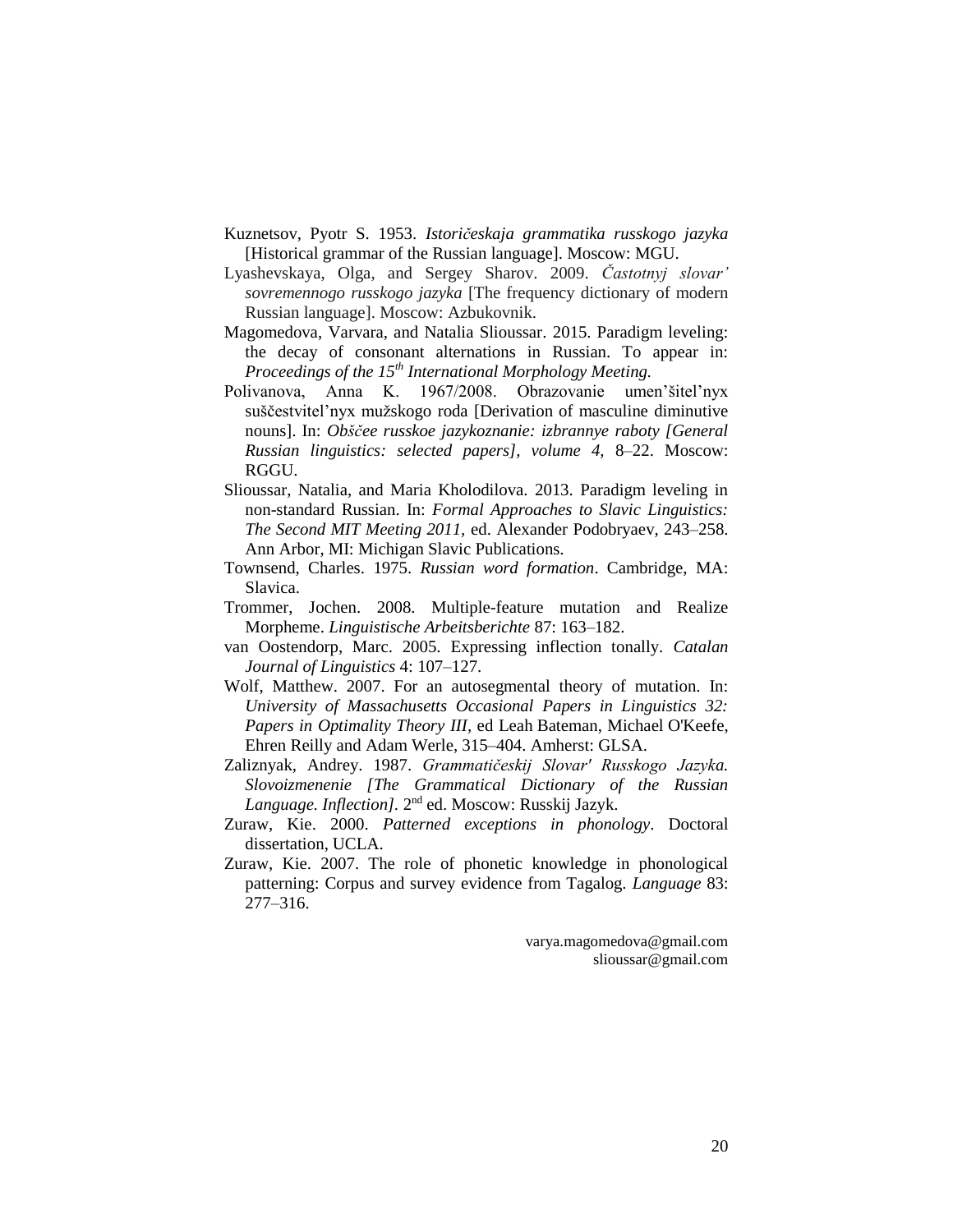## **Appendix. Different types of comparatives in Experiment 1**

Columns 1–5 contain numbers and percentages of different synthetic forms. All synthetic forms are considered here as 100%. Column 6 shows numbers and percentages of forms with a suffix drop (since *-(o)k*and *-sk-* suffixes may be dropped with or without root-final consonant mutation, these numbers and percentages are counted separately from columns 1–5). Columns 7–8 contain numbers and percentages of all synthetic and analytic forms. All forms are considered here as 100%.

| synthetic                                                                     |            |             |                                                                       |           | total |              |       |
|-------------------------------------------------------------------------------|------------|-------------|-----------------------------------------------------------------------|-----------|-------|--------------|-------|
| mutation                                                                      |            | no mutation |                                                                       | suffix    | svn-  | ana-         |       |
| $-Je$                                                                         | -eelej     | $-5e$       | -eelej                                                                | other     | drop  | thetic       | lytic |
| Simple                                                                        | adjectives |             | having normative                                                      | synthetic |       | comparatives | with  |
|                                                                               |            |             | mutations (stem-final consonant: $g, k, x$ ).                         |           |       |              |       |
| 77                                                                            | $\Omega$   | 0           | 4                                                                     | $\theta$  | 0     | 81           | 26    |
| 95%                                                                           | 0%         | 0%          | 5%                                                                    | 0%        | 0%    | 76%          | 24%   |
|                                                                               |            |             | Compound adjectives, group 1: the second part is a separate adjective |           |       |              |       |
|                                                                               |            |             | having a normative synthetic comparative with mutations (stem-final   |           |       |              |       |
| consonant: $g, k, x$ ).                                                       |            |             |                                                                       |           |       |              |       |
| 8                                                                             | 1          |             | 5                                                                     | 3         | 0     | 18           | 36    |
| 44%                                                                           | 6%         | 6%          | 28%                                                                   | 17%       | $0\%$ | 33%          | 67%   |
| Compound adjectives, group 2: the second part is not a separate adjective     |            |             |                                                                       |           |       |              |       |
| having a synthetic comparative, but has highly frequent cognate words         |            |             |                                                                       |           |       |              |       |
|                                                                               |            |             | with mutations (stem-final consonant: $g, k, x$ ).                    |           |       |              |       |
| 6                                                                             | 0          |             | 15                                                                    |           | 0     | 21           | 33    |
| 29%                                                                           | 0%         | 0%          | 71%                                                                   | 0%        | 0%    | 39%          | 61%   |
| Adjectives with an $-(o)k$ - suffix (with -z-, -s- before the suffix, having  |            |             |                                                                       |           |       |              |       |
| normative synthetic comparatives with mutations).                             |            |             |                                                                       |           |       |              |       |
| 28                                                                            | $\Omega$   | $\Omega$    | 2                                                                     | 0         | 19    | 30           | 24    |
| 93%                                                                           | 0%         | 0%          | 7%                                                                    | 0%        | 63%   | 56%          | 44%   |
| Adjectives with an $-(o)k$ - suffix (with other consonants before the suffix, |            |             |                                                                       |           |       |              |       |
| having normative synthetic comparatives with mutations).                      |            |             |                                                                       |           |       |              |       |
| 28                                                                            | 2          | 0           | 1                                                                     | $\theta$  | 4     | 31           | 24    |
| 90%                                                                           | 6%         | 0%          | 3%                                                                    | 0%        | 13%   | 56%          | 44%   |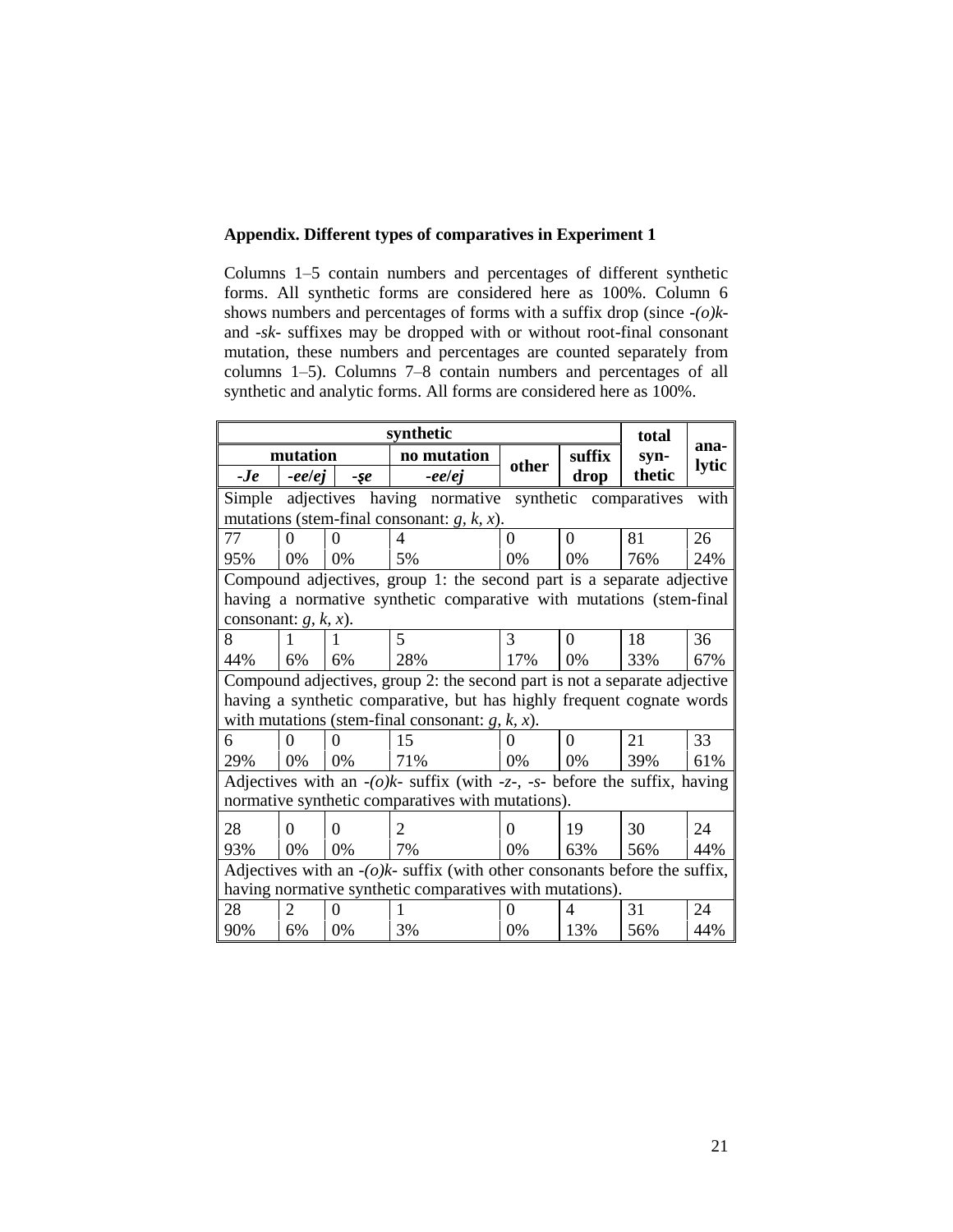| synthetic                                                                      |                                                                             |                |                                                                              |                  | total            |        |                  |  |
|--------------------------------------------------------------------------------|-----------------------------------------------------------------------------|----------------|------------------------------------------------------------------------------|------------------|------------------|--------|------------------|--|
| mutation                                                                       |                                                                             | no mutation    |                                                                              | suffix           | syn-             | ana-   |                  |  |
| $-Je$                                                                          | -ee/ej                                                                      | $-5e$          | -eelej                                                                       | other            | drop             | thetic | lytic            |  |
| Relative adjectives with a $-sk$ - suffix (not having normative synthetic      |                                                                             |                |                                                                              |                  |                  |        |                  |  |
| comparatives).                                                                 |                                                                             |                |                                                                              |                  |                  |        |                  |  |
| 1                                                                              | $\theta$                                                                    | $\overline{0}$ | $\mathbf{1}$                                                                 | 3                | 1                | 5      | 22               |  |
| 20%                                                                            | 0%                                                                          | 0%             | 20%                                                                          | 60%              | 20%              | 19%    | 81%              |  |
|                                                                                |                                                                             |                | Nonce adjectives resembling simple adjectives ending in $-g$ , $-k$ , $-x$ . |                  |                  |        |                  |  |
| 25                                                                             | 6                                                                           | 2              | 48                                                                           | 5                | $\theta$         | 86     | 29               |  |
| 29%                                                                            | 7%                                                                          | 2%             | 56%                                                                          | 6%               | 0%               | 75%    | 25%              |  |
|                                                                                |                                                                             |                | Nonce adjectives resembling compound adjectives, group 1.                    |                  |                  |        |                  |  |
| 18                                                                             | 3                                                                           | $\overline{4}$ | 14                                                                           | 0                | $\theta$         | 39     | 15               |  |
| 46%                                                                            | 8%                                                                          | 10%            | 36%                                                                          | 0%               | 0%               | 72%    | 28%              |  |
| Nonce adjectives resembling compound adjectives, group 2.                      |                                                                             |                |                                                                              |                  |                  |        |                  |  |
| 18                                                                             | 3                                                                           | $\theta$       | 44                                                                           | 3                | $\overline{0}$   | 68     | 27               |  |
| 26%                                                                            | 4%                                                                          | 0%             | 65%                                                                          | 4%               | 0%               | 72%    | 28%              |  |
| Nonce adjectives resembling adjectives with an $-(o)k$ - suffix (with -z-, -s- |                                                                             |                |                                                                              |                  |                  |        |                  |  |
| before the suffix).                                                            |                                                                             |                |                                                                              |                  |                  |        |                  |  |
| 34                                                                             | 5                                                                           |                | 41                                                                           | $\overline{2}$   | 34               | 83     | 25               |  |
| 41%                                                                            | 6%                                                                          | 1%             | 49%                                                                          | 2%               | 41%              | 77%    | 23%              |  |
|                                                                                | Nonce adjectives resembling adjectives with an $-(o)k$ - suffix (with other |                |                                                                              |                  |                  |        |                  |  |
| consonants before the suffix).                                                 |                                                                             |                |                                                                              |                  |                  |        |                  |  |
| 16                                                                             | 6                                                                           | 8              | 15                                                                           | $\overline{2}$   | 3                | 47     | 21               |  |
| 34%                                                                            | 13%                                                                         | 17%            | 32%                                                                          | 4%               | 6%               | 69%    | 31%              |  |
| Nonce adjectives resembling adjectives with an -sk- suffix.                    |                                                                             |                |                                                                              |                  |                  |        |                  |  |
| 4                                                                              | 3                                                                           | 1              | 4                                                                            | $\overline{2}$   | 3                | 14     | 13               |  |
| 29%                                                                            | 21%                                                                         | 7%             | 29%                                                                          | 14%              | 21%              | 52%    | 48%              |  |
| Adjectives having normative synthetic comparatives with mutations              |                                                                             |                |                                                                              |                  |                  |        |                  |  |
| (stem-final consonant: $-d$ , $-t$ ).                                          |                                                                             |                |                                                                              |                  |                  |        |                  |  |
| 108                                                                            | $\Omega$                                                                    | $\Omega$       | $\Omega$                                                                     | $\boldsymbol{0}$ | $\boldsymbol{0}$ | 108    | $\boldsymbol{0}$ |  |
| 100%                                                                           | 0%                                                                          | 0%             | 0%                                                                           | 0%               | 0%               | 100%   | 0%               |  |
| Nonce adjectives resembling adjectives ending in -d, -t.                       |                                                                             |                |                                                                              |                  |                  |        |                  |  |
| 10                                                                             | 1                                                                           | 1              | 43                                                                           | 7                | $\theta$         | 62     | 19               |  |
| 16%                                                                            | 2%                                                                          | 2%             | 69%                                                                          | 11%              | 0%               | 77%    | 23%              |  |